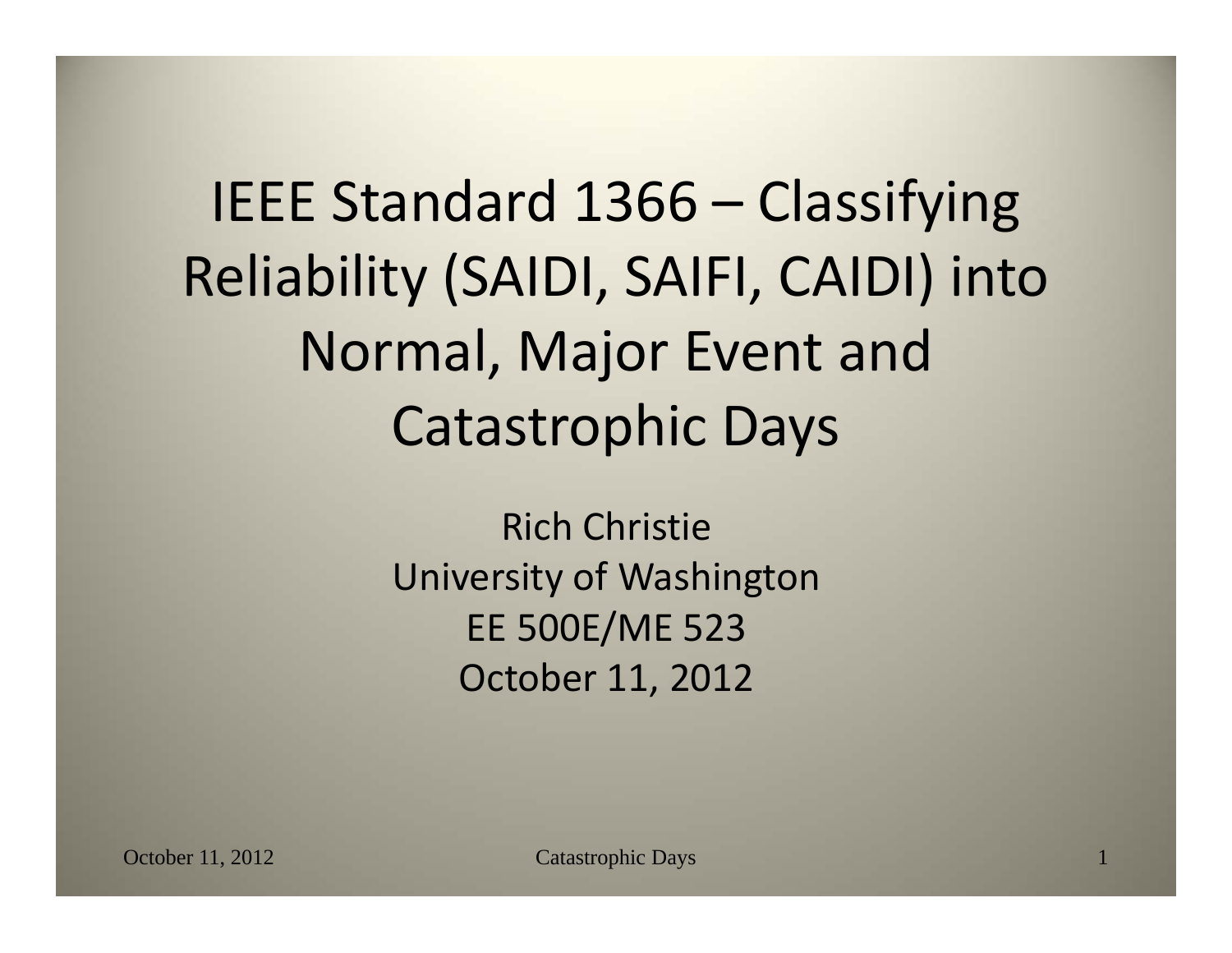#### Overview

- IEEE Standard 1366
- Major Event Days
- Catastrophic Days
	- Heuristic
	- Box and Whiskers
	- Robust Estimation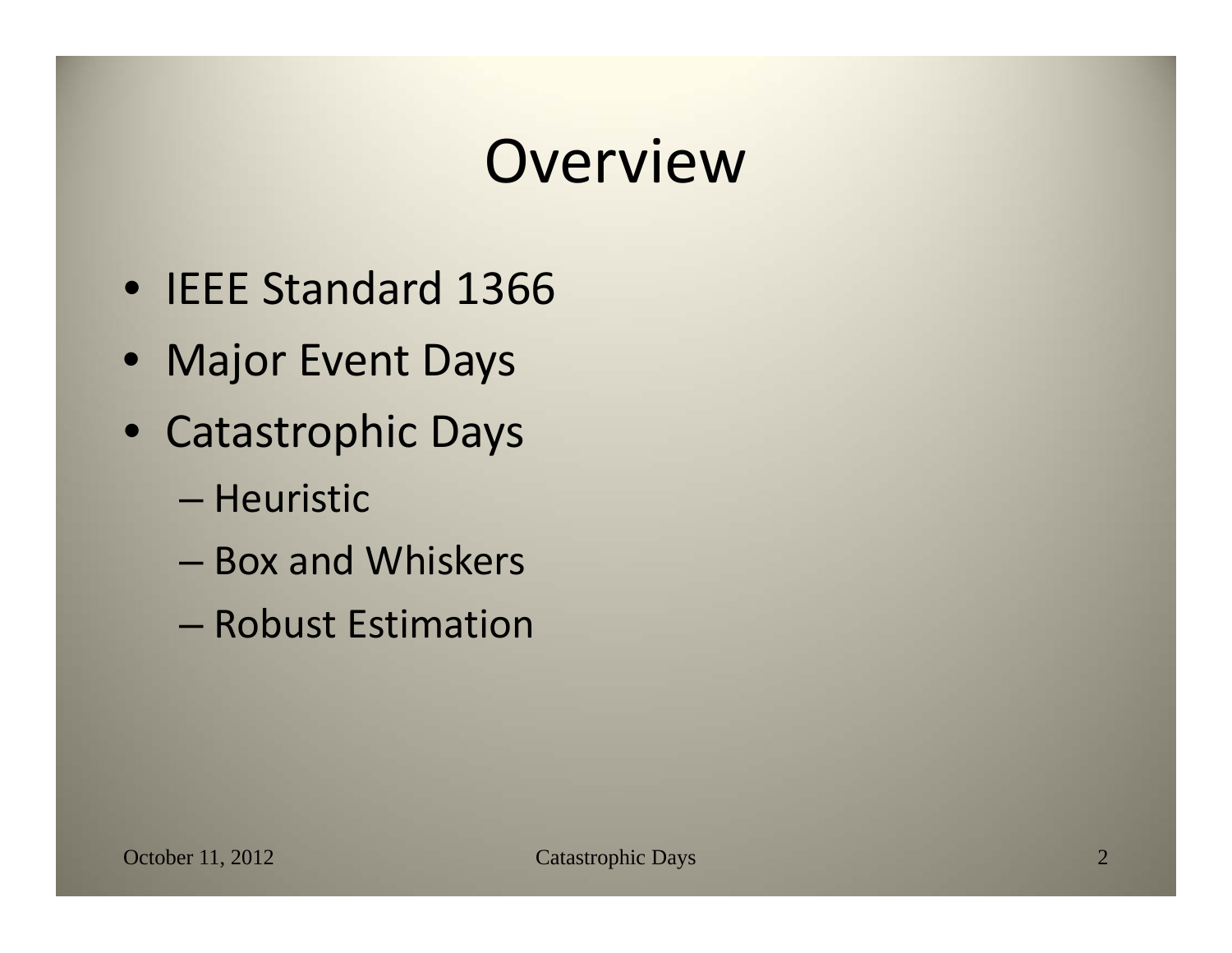#### IEEE Standard 1366

# 1366™ puepue

**IEEE Guide for Electric Power Distribution Reliability Indices** 

**IEEE Power Engineering Society** 

Sponsored by the Transmission and Distribution Committee

- Need to compare utilities
	- $-$  If regulators compare utilities, the comparison should be as equitable as possible
- First issued in 1998, then 2001, 2003
- Product of the IEEE Distribution Design Working Group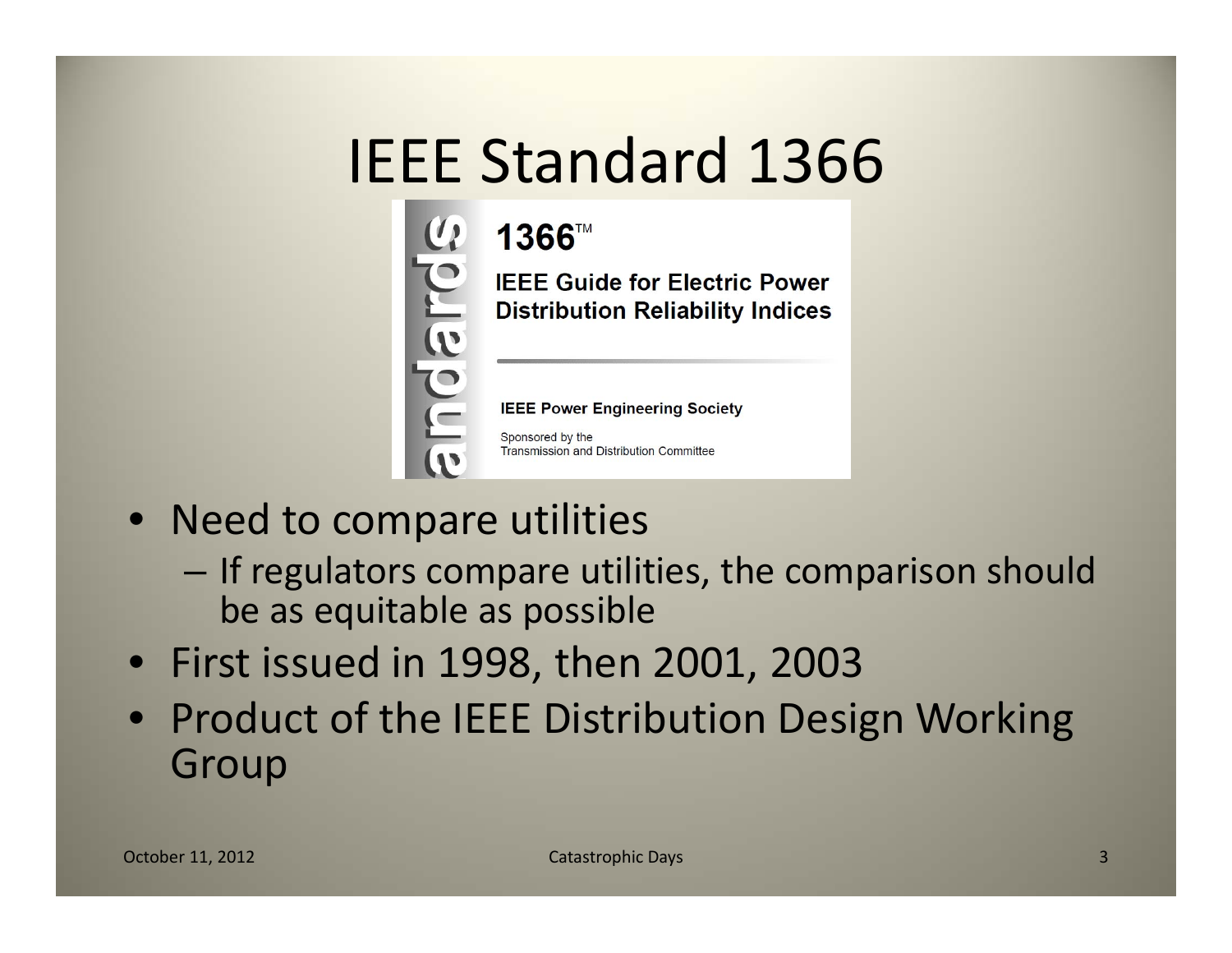#### IEEE Standard 1366

- Defines 12 indices
	- SAIFI, SAIDI, CAIDI, CTAIDI, CAIFI, ASAI, CEMI<sub>n</sub>, ASIFI, ASIDI, MAIFI, MAIFI<sub>F</sub>, CEMSMI<sub>n</sub>
- Defines how indices are calculated
	- $\sum$  Customer Interruption Durations Total Number of Customers Served
- Standardizes Computation
	- How many outages is <sup>a</sup> recloser event?
	- How long before an outage is sustained?
	- What is <sup>a</sup> customer?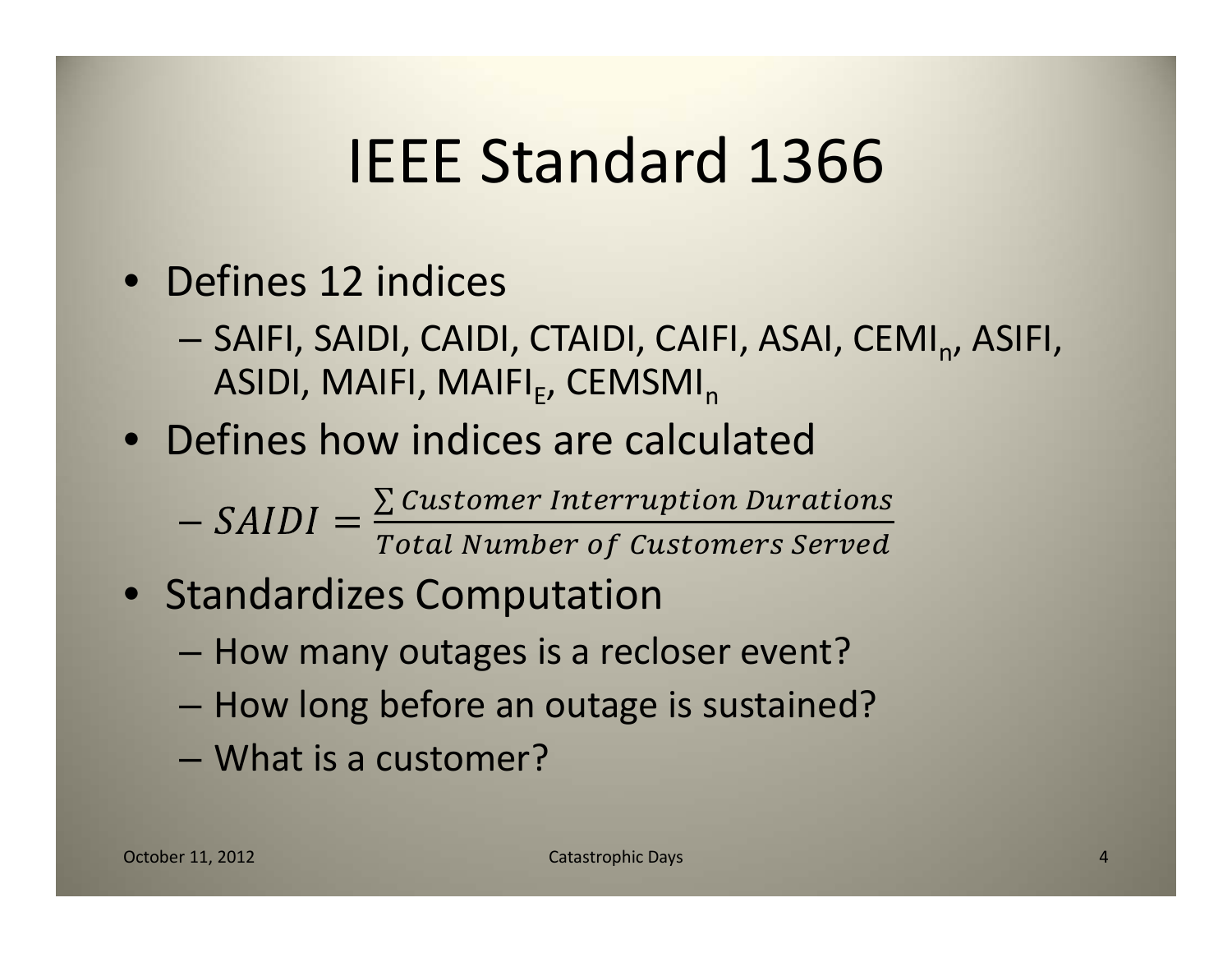#### IEEE Standard 1366

- Defines how to separate reliability into normal and major event reliability
	- Major Event Days (MEDs)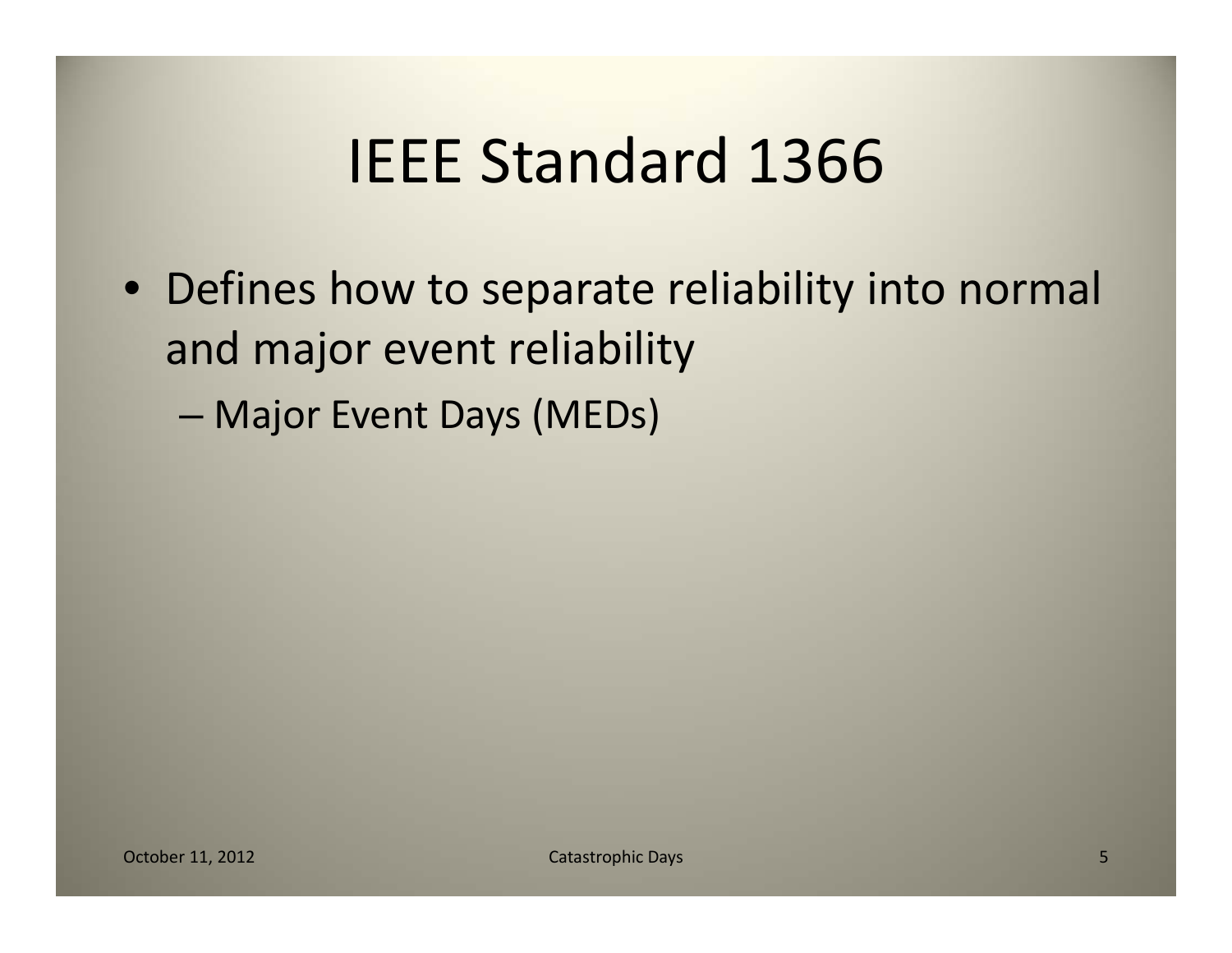#### Major Event Days

- Some days, reliability  $r<sub>i</sub>$  is a whole lot worse than other days
	- *ri* is SAIDI/day, actually *un*reliabilty
- Usual cause is severe weather: hurricanes, windstorms, tornadoes, earthquakes, ice storms, rolling blackouts, terrorist attacks
- These are Major Event Days (MED)
- Problem: Exactly which days are MED?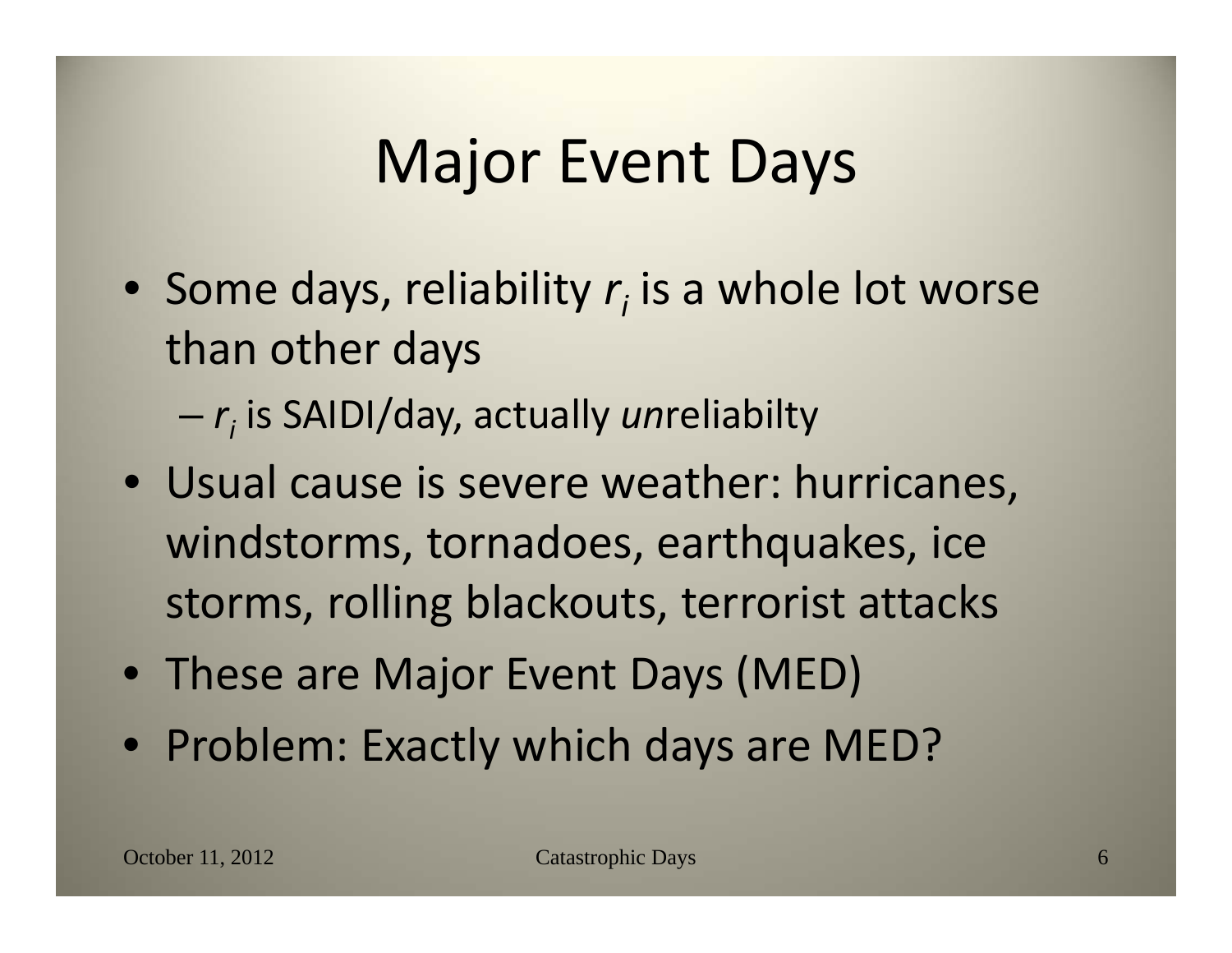#### Phenomenological MEDs

Designates a catastrophic event which exceeds reasonable design or operational limits of the electric power system and during which at least 10% of the customers within an operating area experience a sustained interruption during a 24 hour period.

- In 1366 ‐1998
- •• Reflected broad range of existing practice
- •Subjective: "catastrophic," "reasonable"
- •Inequitable (10% criterion)
- •No one design limit
- •• No standard event types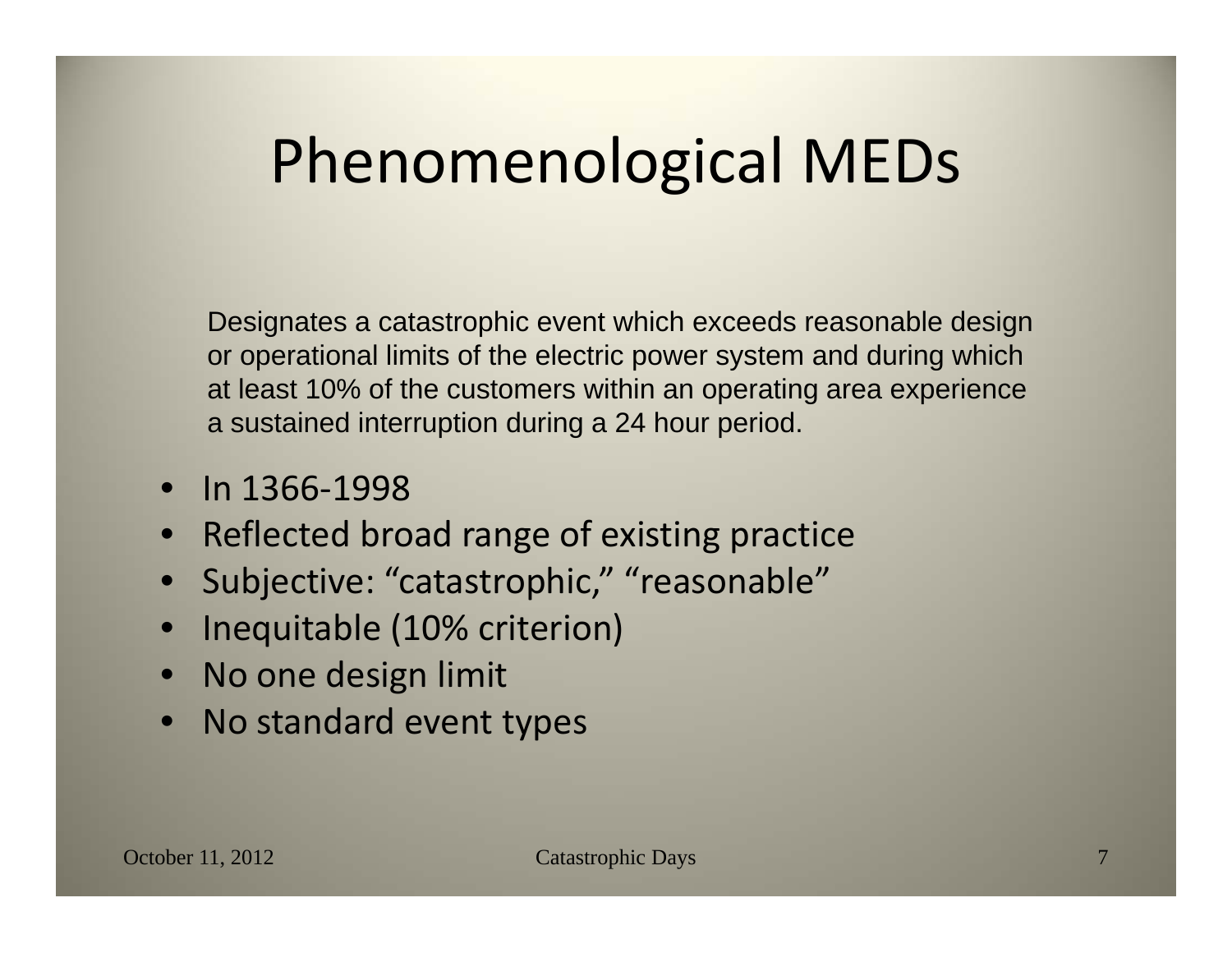#### 10% Criterion



Same geographic phenomenon (e.g. storm track) affects more than 10% of B, less than 10% of A. Should be a major event for both, or neither inequitable to larger utility.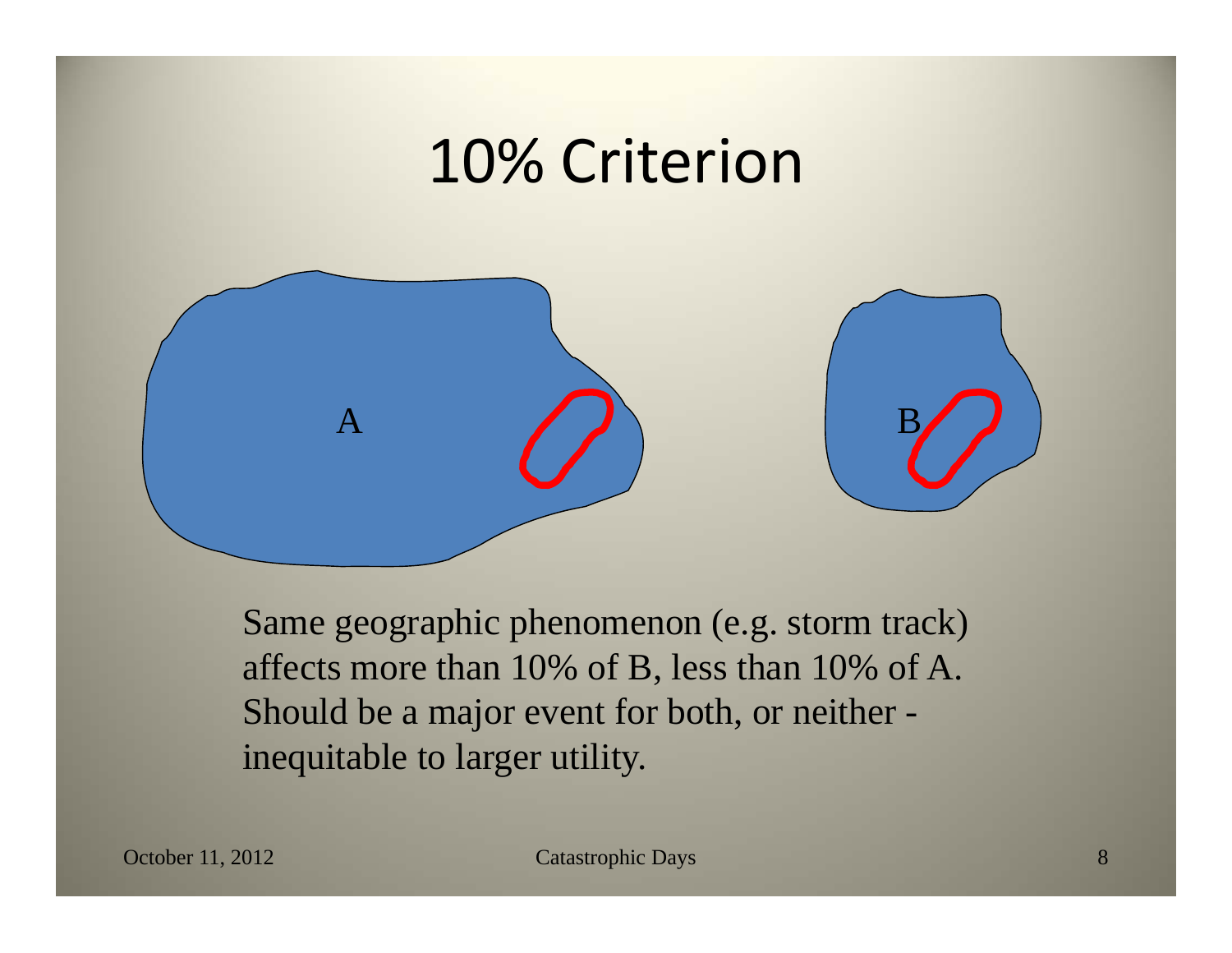#### Frequency Criteria

- Agree on average *frequency* of MEDs, e.g. "on average, 3 MEDs/year"
	- Quantitative
	- Equitable to different sized utilities
	- $-$  Easy to understand
	- $-$  Translates to probability theory, e.g. "3σ"
	- Consistent with design criteria (withstand 1 in N year events)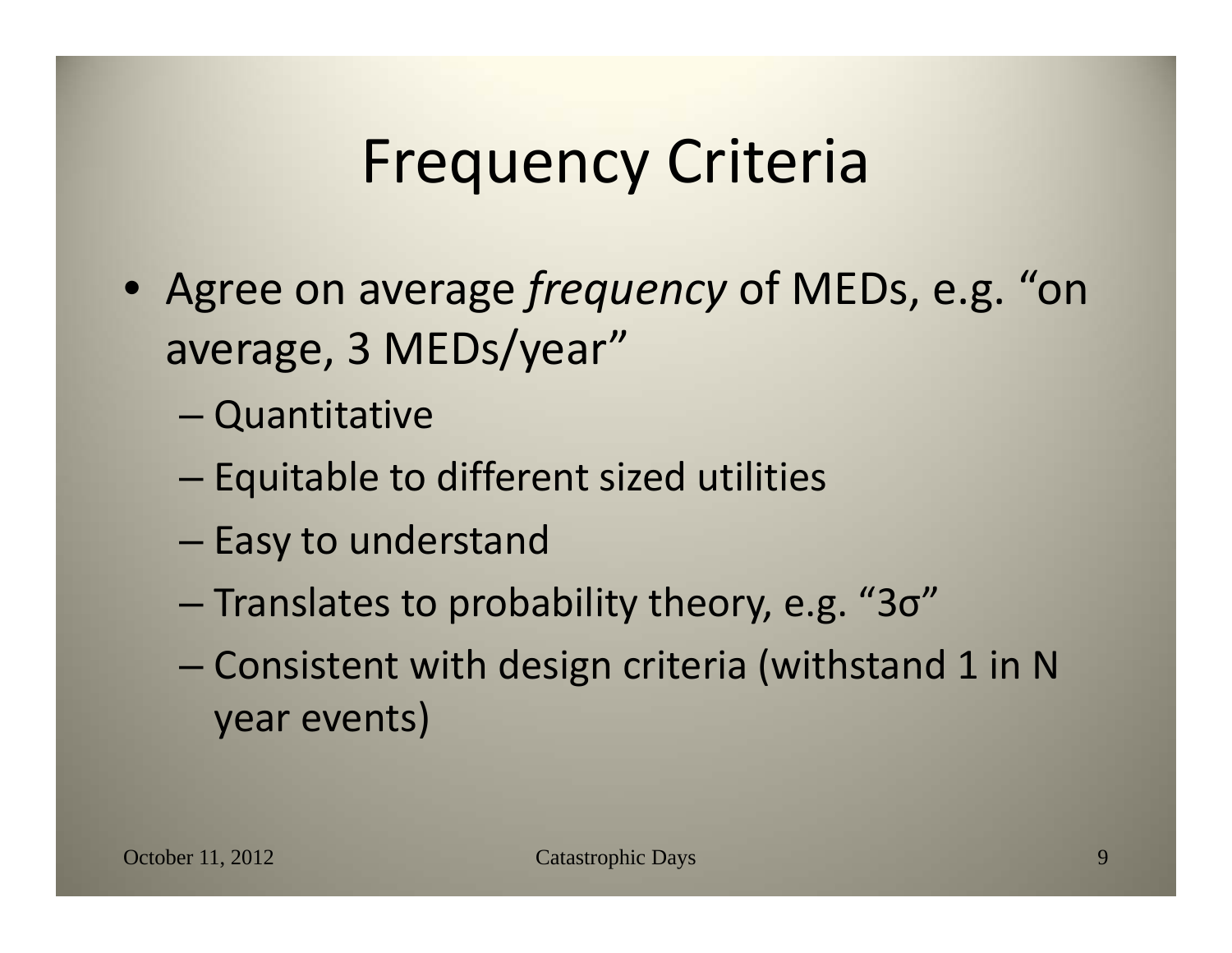#### Probability of Occurrence

• Frequency of occurrence *f* is probability of occurrence *p*

365  $p = \frac{f}{\sigma}$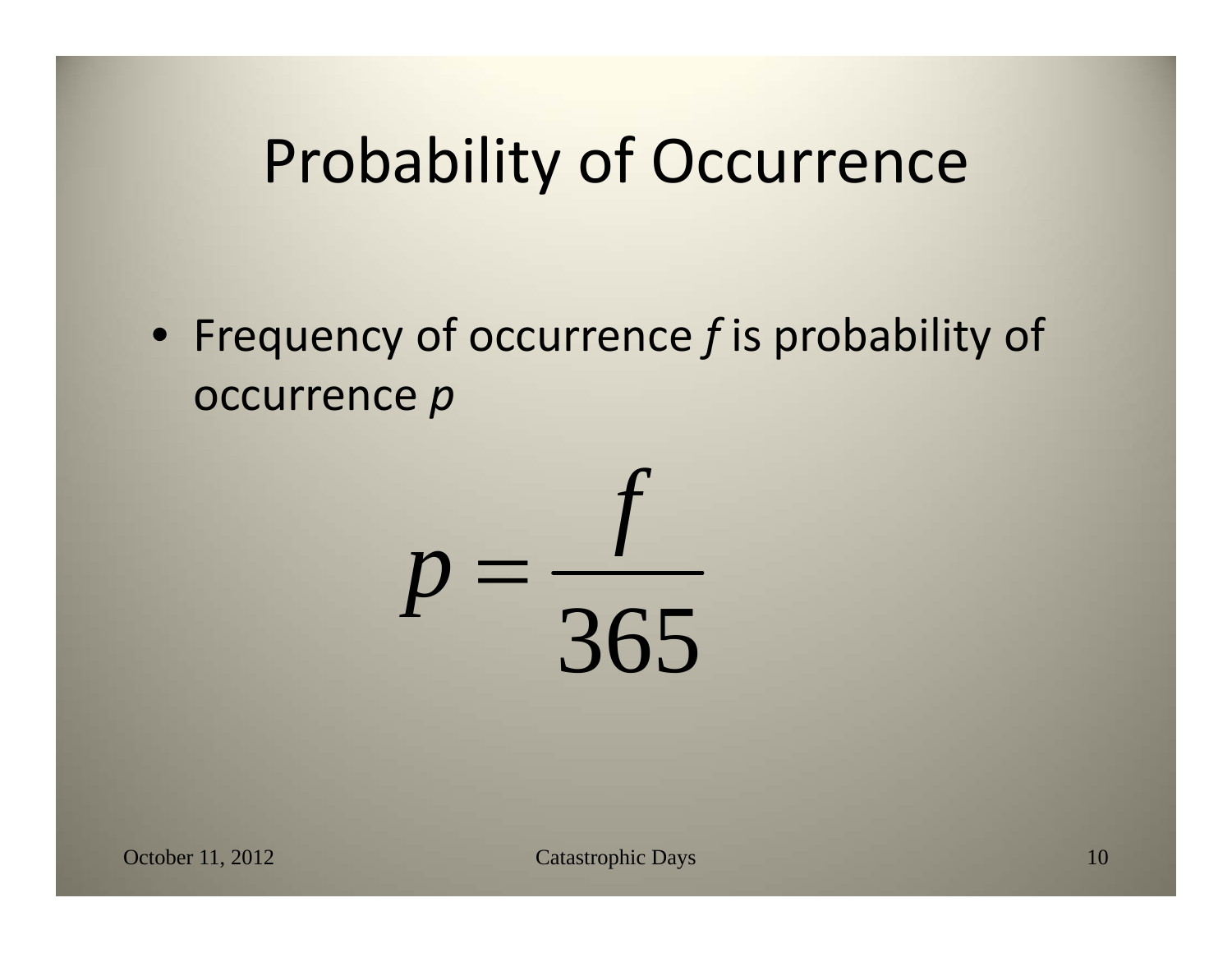### Reliability Threshold T<sub>MED</sub>

• Find threshold  $T_{\mathcal{MED}}$  from probability  $p$  and probability distribution



• MEDs are days with reliability  $r_i$  >  $T_{MED}$ 

October 11, 2012 Catastrophic Days 11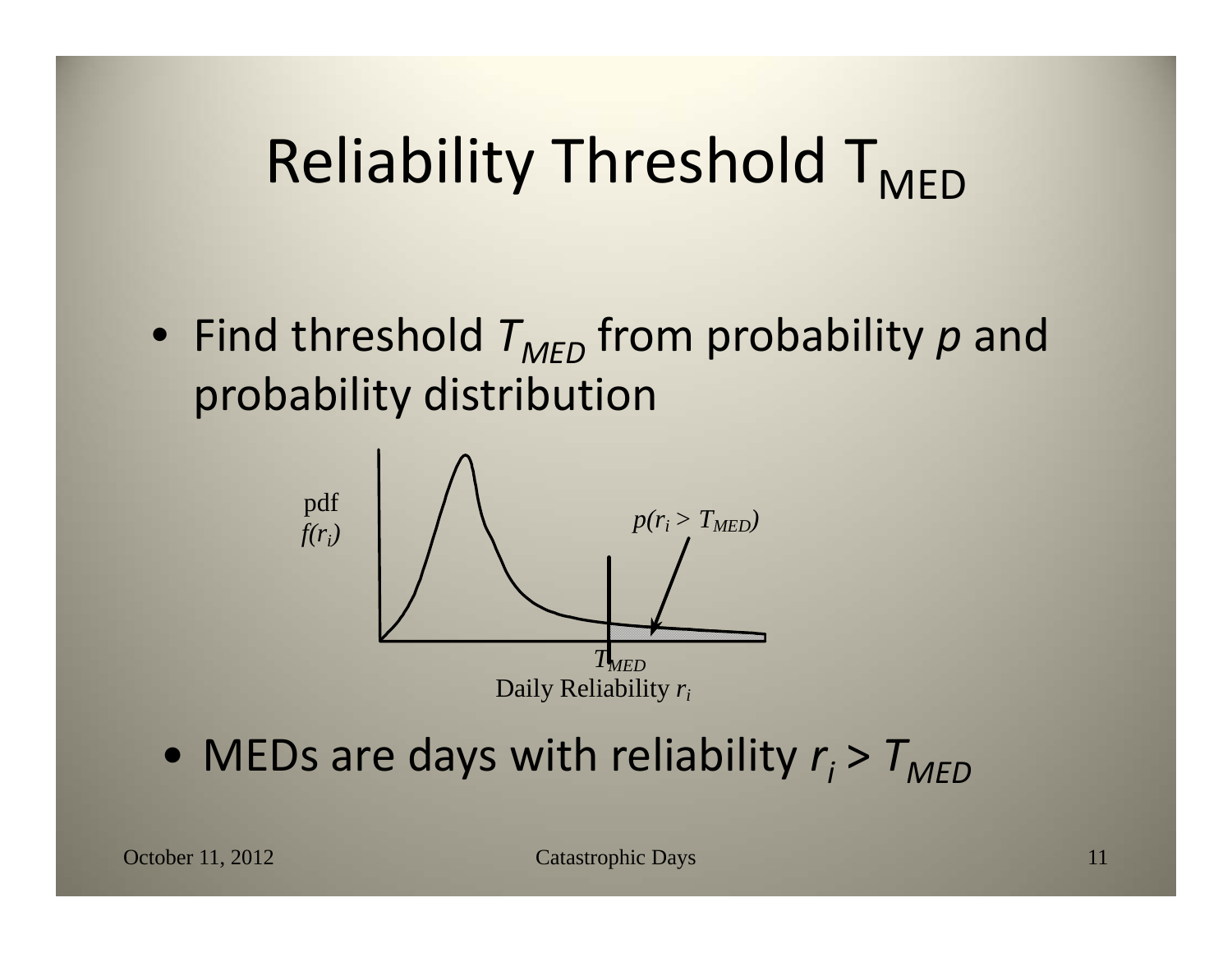#### Probability Distribution

- 3σ only works for Gaussian (Normal) distribution
- Examine distribution of daily SAIDI:



3 yrs of utility data

• Not Normal!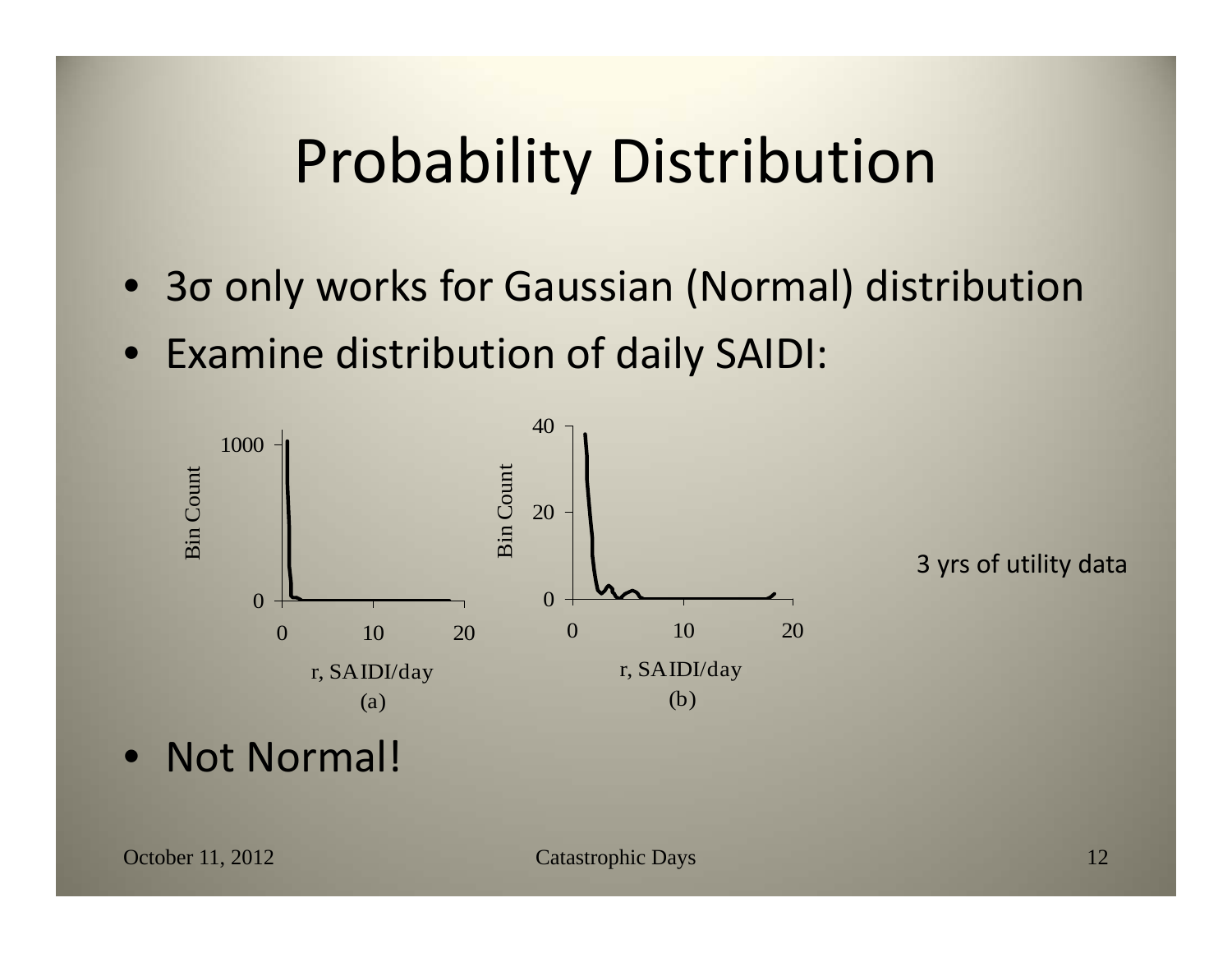#### Log‐Normal

- Natural logs of the sample data are normally distributed
- Sample data itself is skew



5 years of data, anonymous utility U2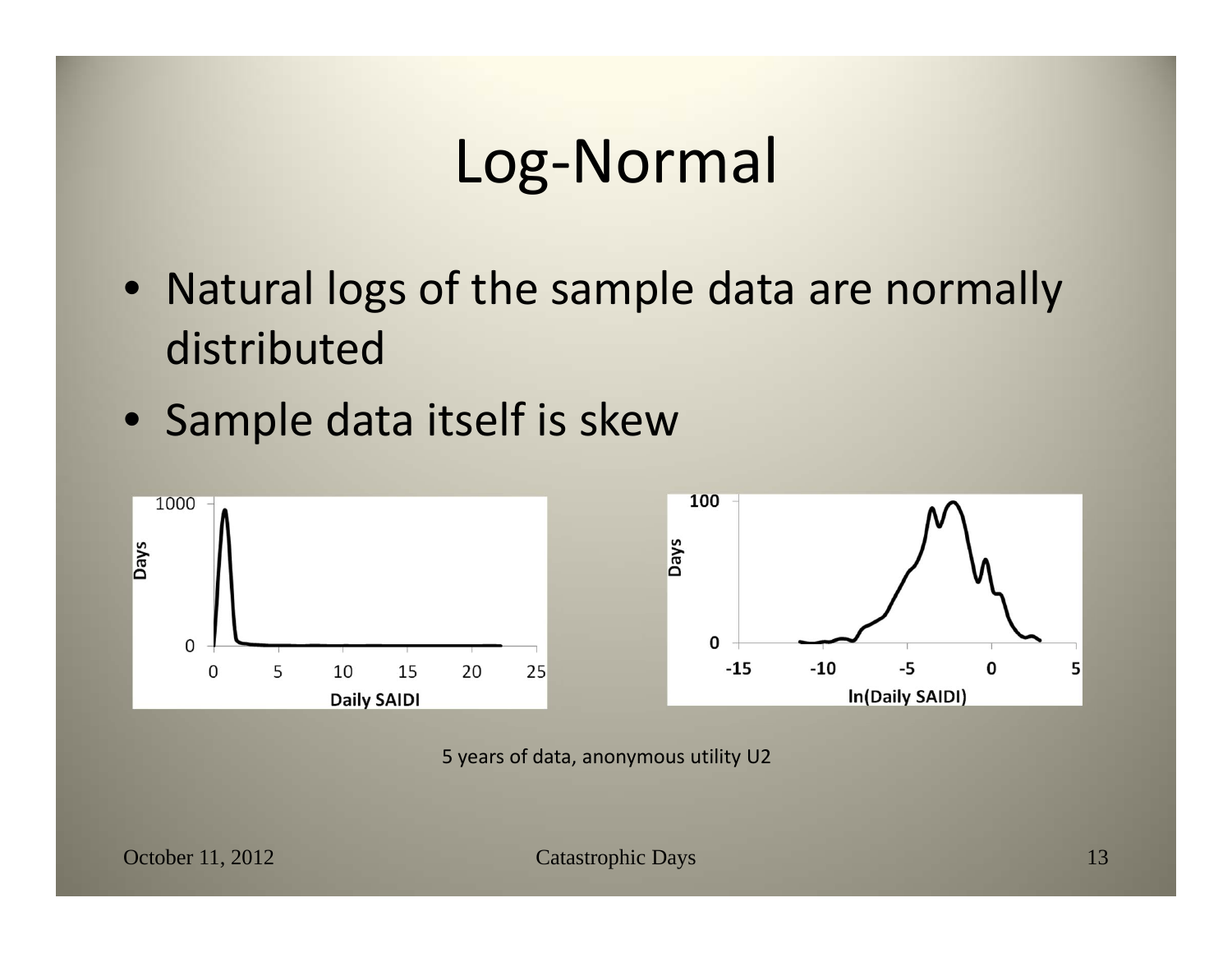#### Log‐Normal

- Best fit of distributions tests
- Computationally tractable
	- Pragmatically important that method be accessible to typical utility engineer
- Weak theoretical reasons to go with log‐ normal
	- Loosely, normal process with lower limit has log‐ normal distribution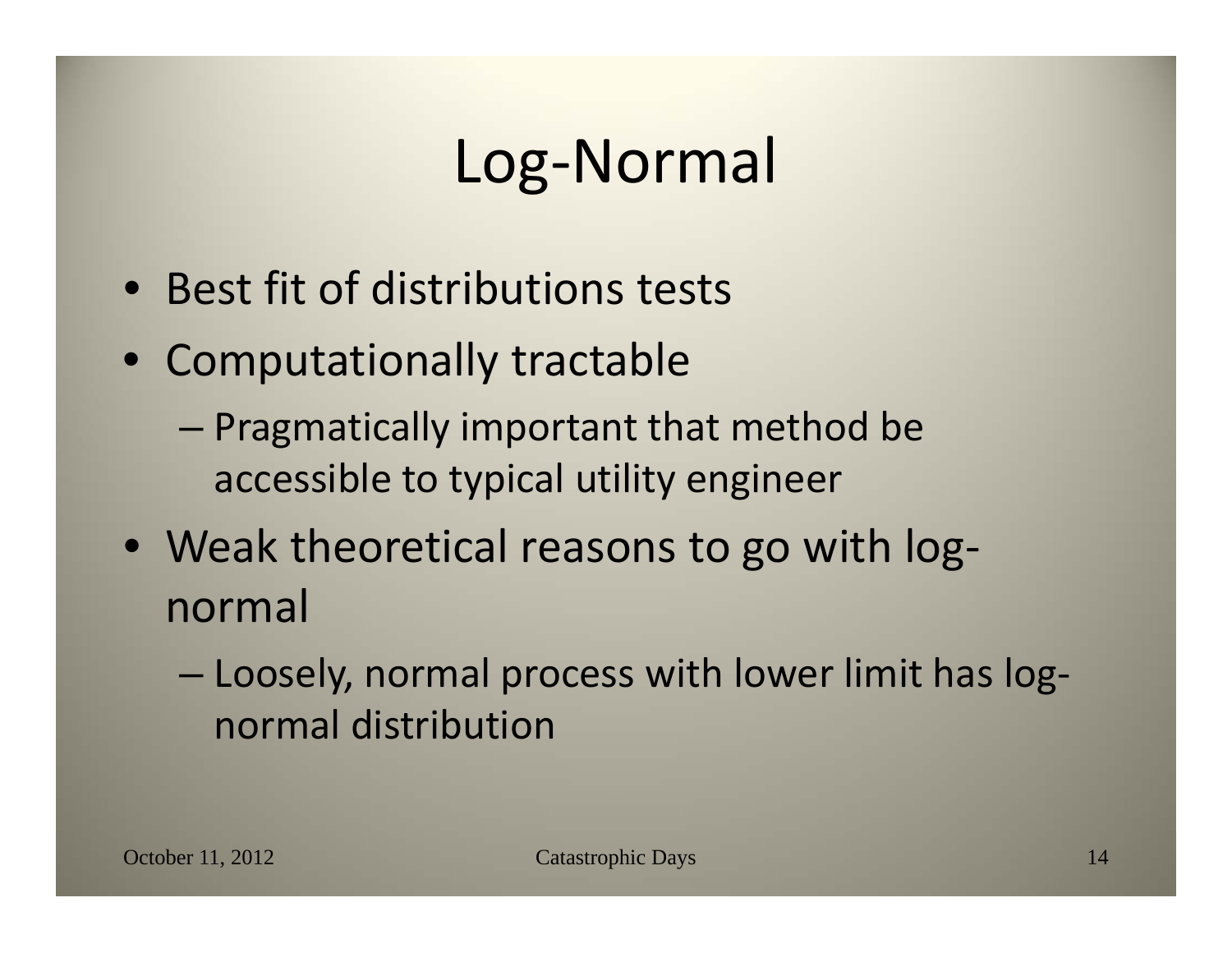#### Log‐Normal

• Not completely Log‐Normal – note ends



October 11, 2012 Catastrophic Days 15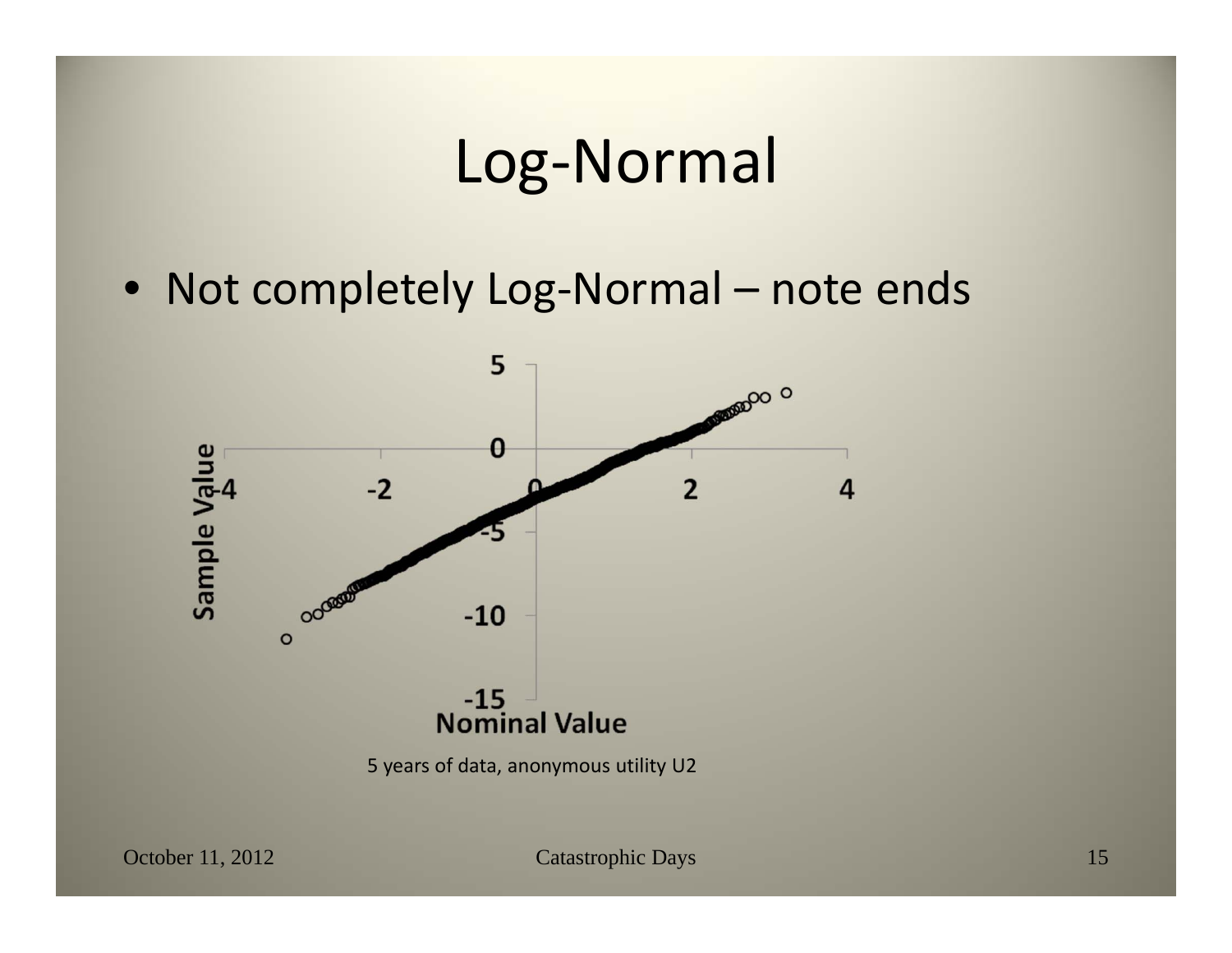## Finding T<sub>MED</sub>

- Five years of data
- Find average and standard deviation of distribution of ln of daily SAIDI *n*

$$
\alpha = \frac{1}{n} \sum_{i=1}^{n} \ln(r_i)
$$

$$
\beta = \sqrt{\frac{1}{n-1} \sum_{i=1}^{n} (\alpha - \ln(r_i))^2}
$$

 $\bullet$  Compute  $\mathsf{T}_{\mathsf{MED}}$ 

$$
T_{MED} = \exp(\alpha + 2.5\beta)
$$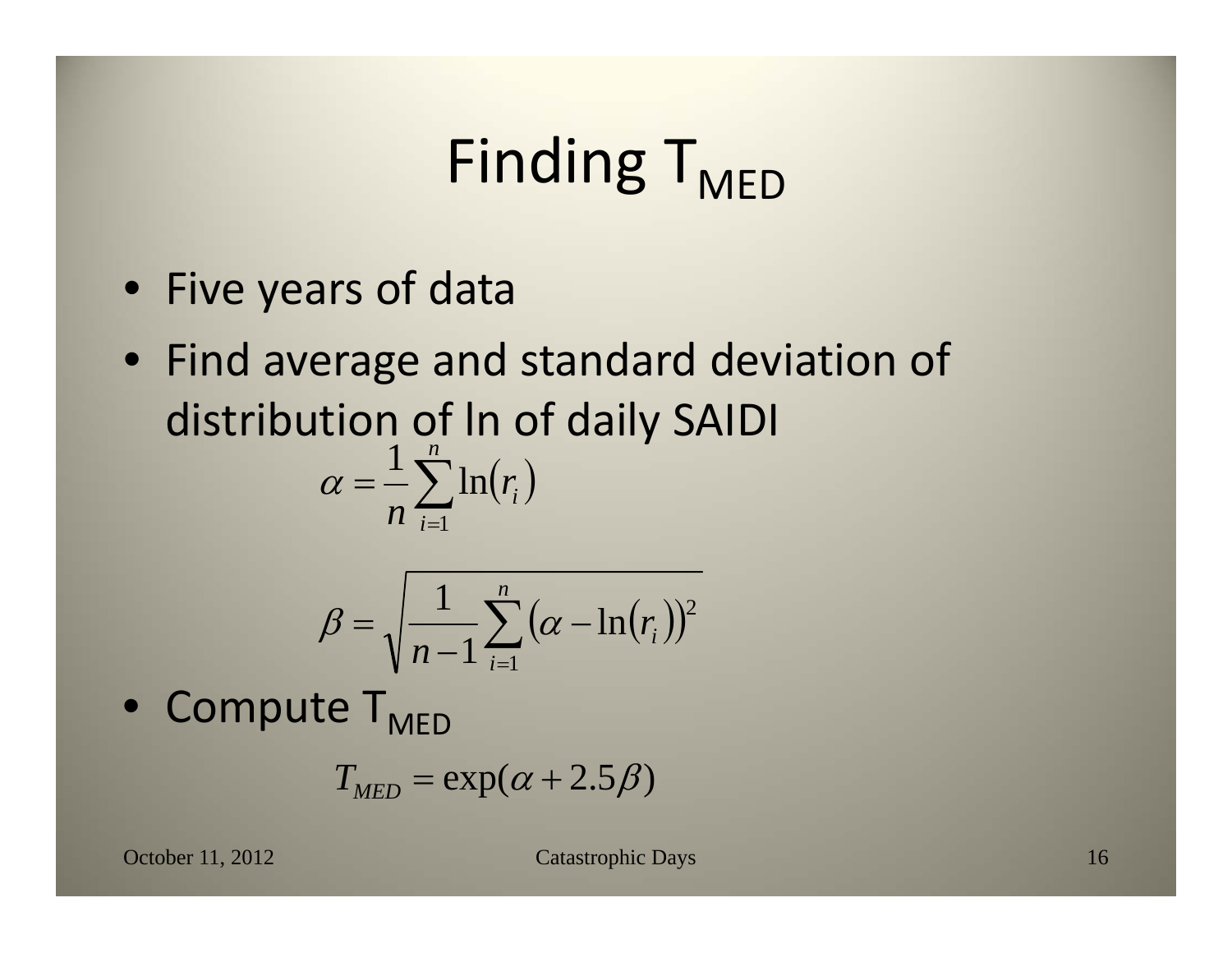# Finding  $T_{MFD}$

- Why 2.5 (giving the "2.5β Method")?
- Theoretical number of MEDs per year: 2.43
- Real reason is that the Working Group members liked the results using 2.5 better than 2 or 3.
- Liked means:
	- Does not identify too many or too few MEDs
	- Identifies days that ought to be MEDs as MEDs
	- Better MED consistency among subdivisions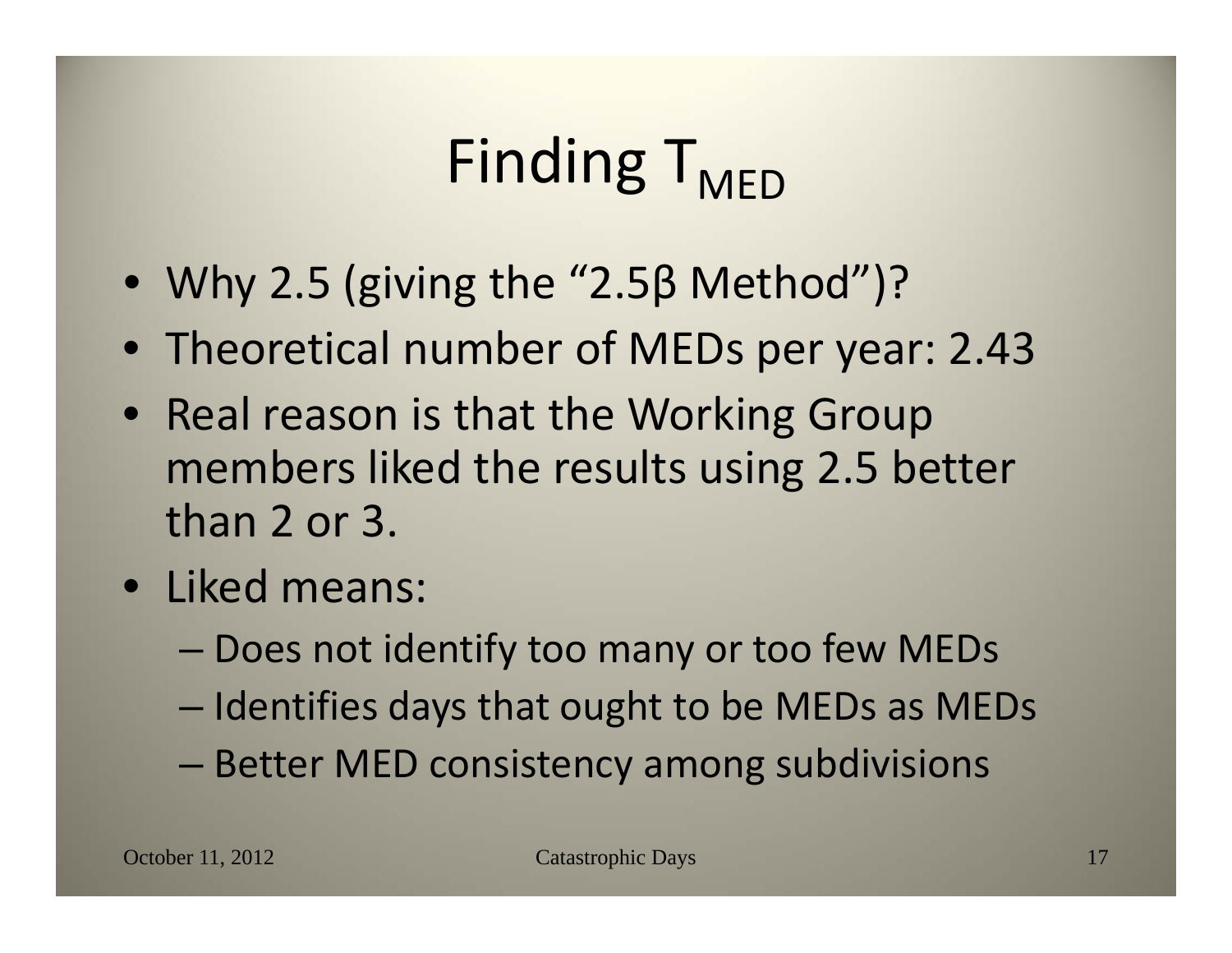#### 2.5β Method

- Method still subjective but less so
- Adopted in P1366‐2001

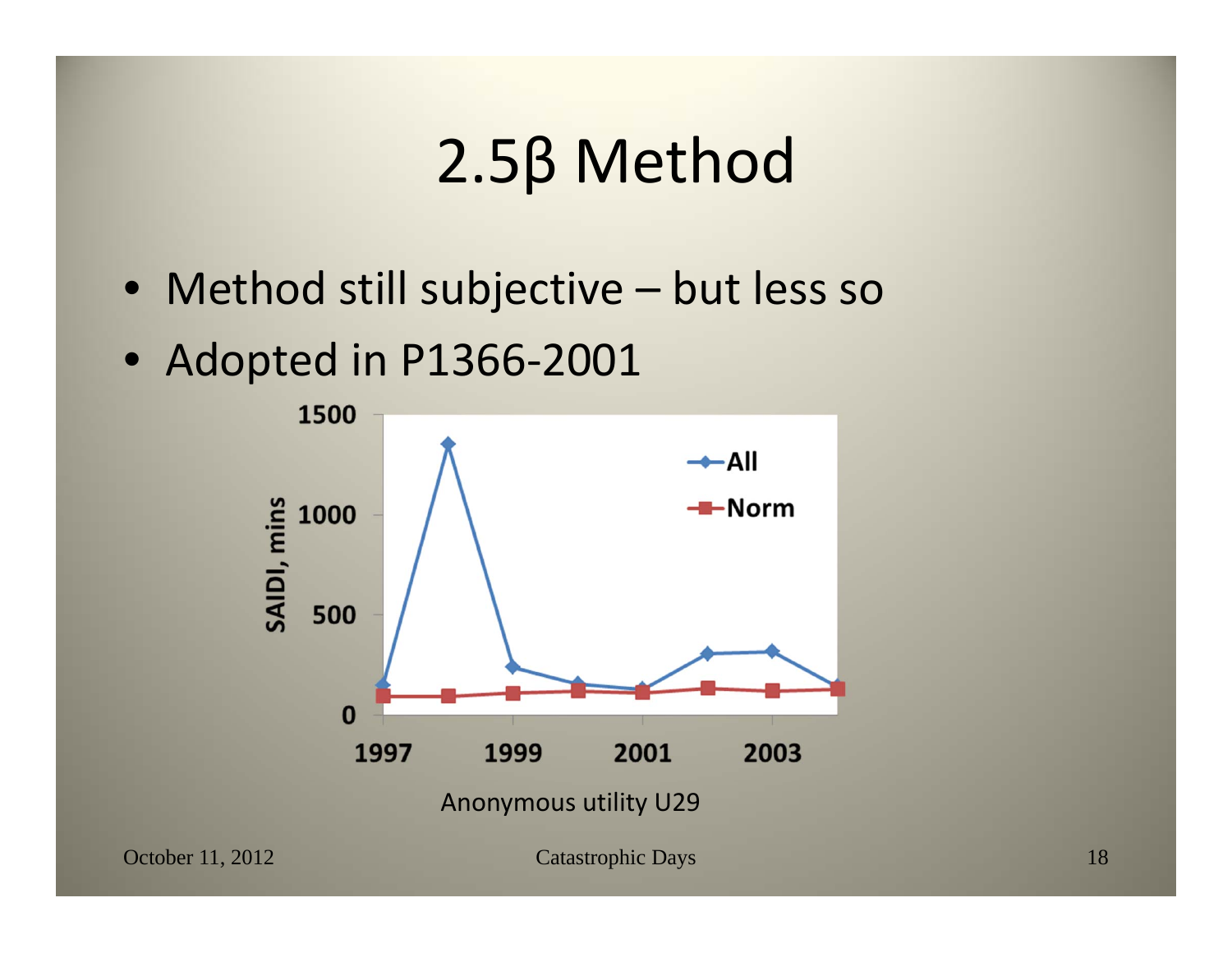- Some days are *really*, *really* worse than other days – catastrophic days
- 2.5β removes these days from normal reliability
- But catastrophic days affect the value of  $T_{\text{MED}}$ for the next five years
- This affects the number of MEDs identified
- This affects normal reliability values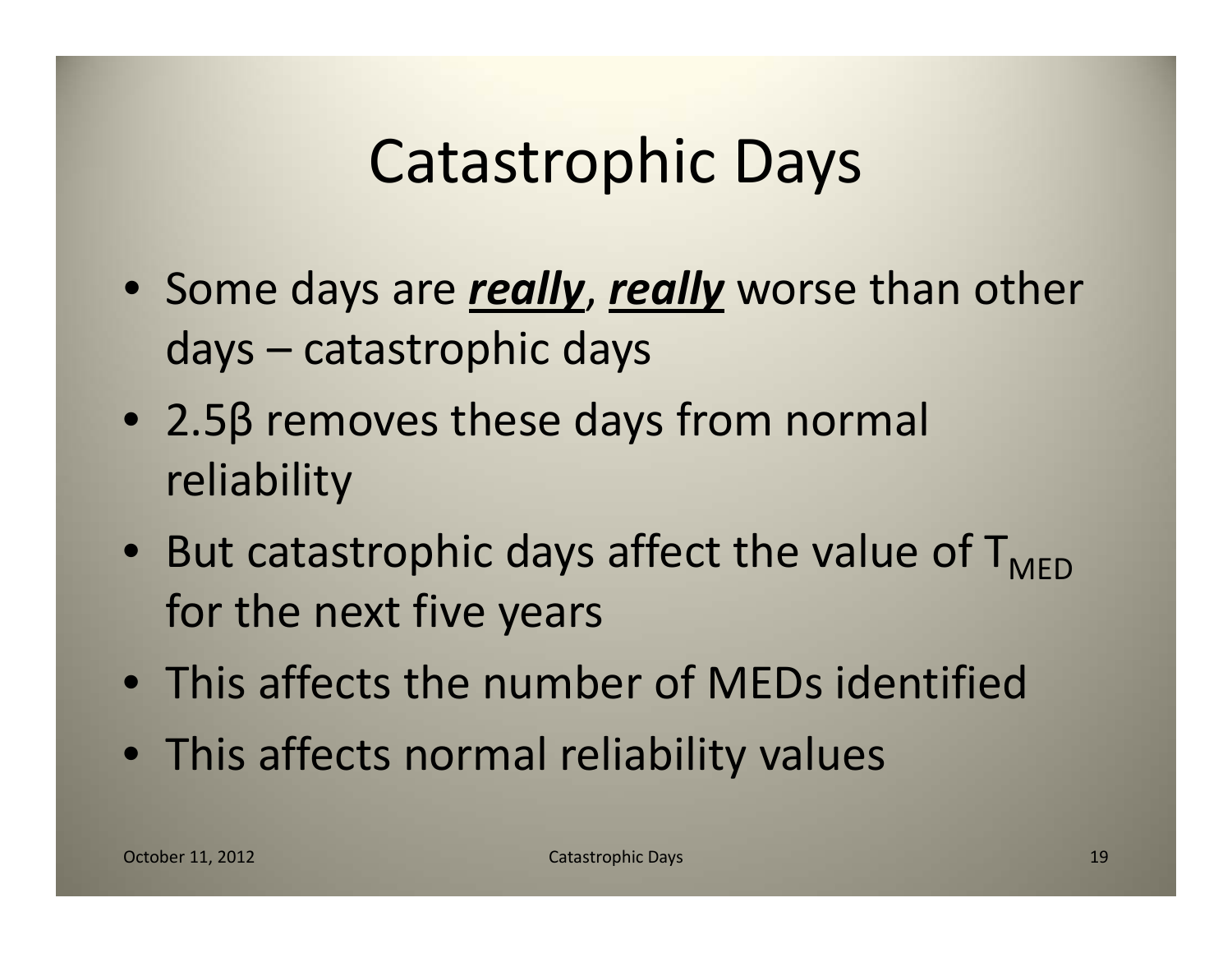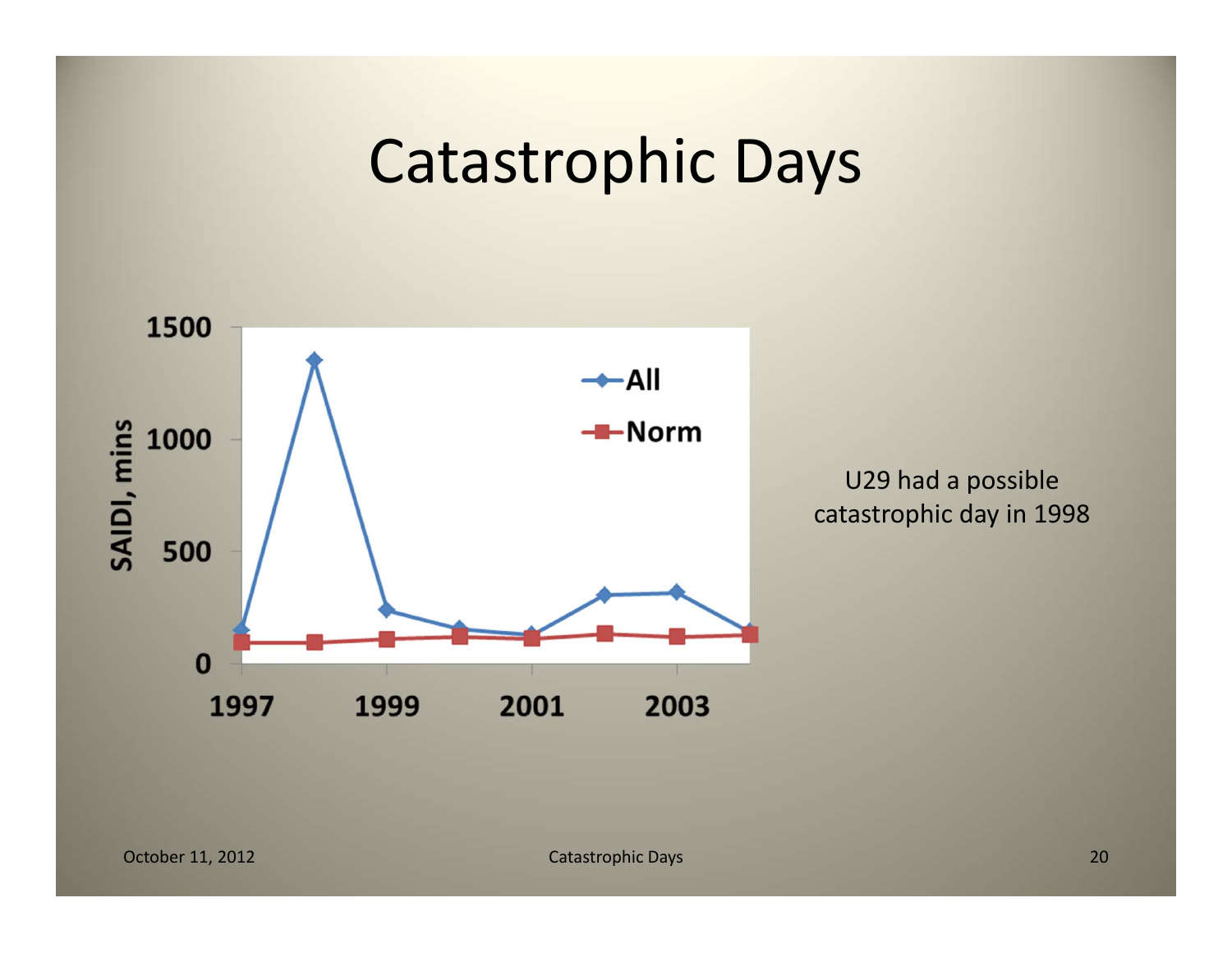| <b>YR</b> | <b>NORM</b><br><b>SAIDI</b> | <b>NOCAT</b><br><b>SAIDI</b> | <b>T</b> <sub>MED</sub> | <b>NOCAT</b><br>T <sub>MED</sub> | <b>MEDS</b>    | <b>NOCAT</b><br><b>MEDs</b> |
|-----------|-----------------------------|------------------------------|-------------------------|----------------------------------|----------------|-----------------------------|
| 97        | 94.47                       | 94.47                        | 3.58                    | 3.58                             | 6              | 6                           |
| 98        | 94.91                       | 94.91                        | 3.53                    | 3.53                             | 14             | 14                          |
| 99        | 109.76                      | 105.58                       | 4.30                    | 3.77                             | 9              | 10                          |
| 00        | 121.87                      | 121.87                       | 4.74                    | 4.17                             | 3              | 3                           |
| 01        | 113.58                      | 108.97                       | 4.73                    | 4.33                             | $\overline{2}$ | 3                           |
| 02        | 134.98                      | 130.36                       | 4.74                    | 4.17                             | 8              | 9                           |
| 03        | 121.65                      | 121.65                       | 5.38                    | 4.75                             | 8              | 8                           |
| 04        | 129.98                      | 129.98                       | 4.90                    | 4.90                             | $\overline{2}$ | $\overline{2}$              |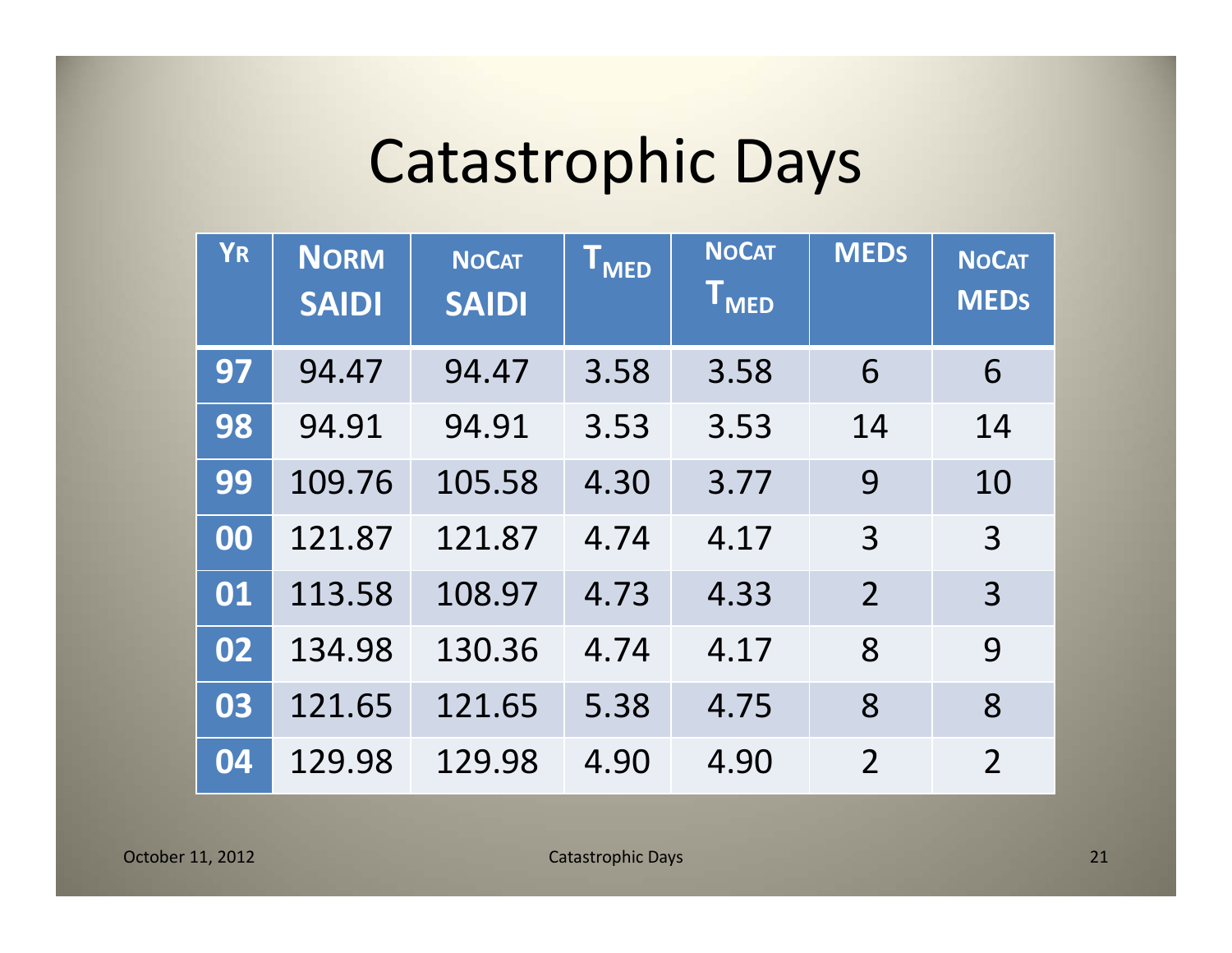- What to do?
- Outlier removal problem
	- $-$  Identify outliers
	- Omit them from the  $\mathsf{T}_{\mathsf{MED}}$  calculation
- How?
	- Heuristic (Xβ)
	- Box and Whiskers
	- Robust Estimation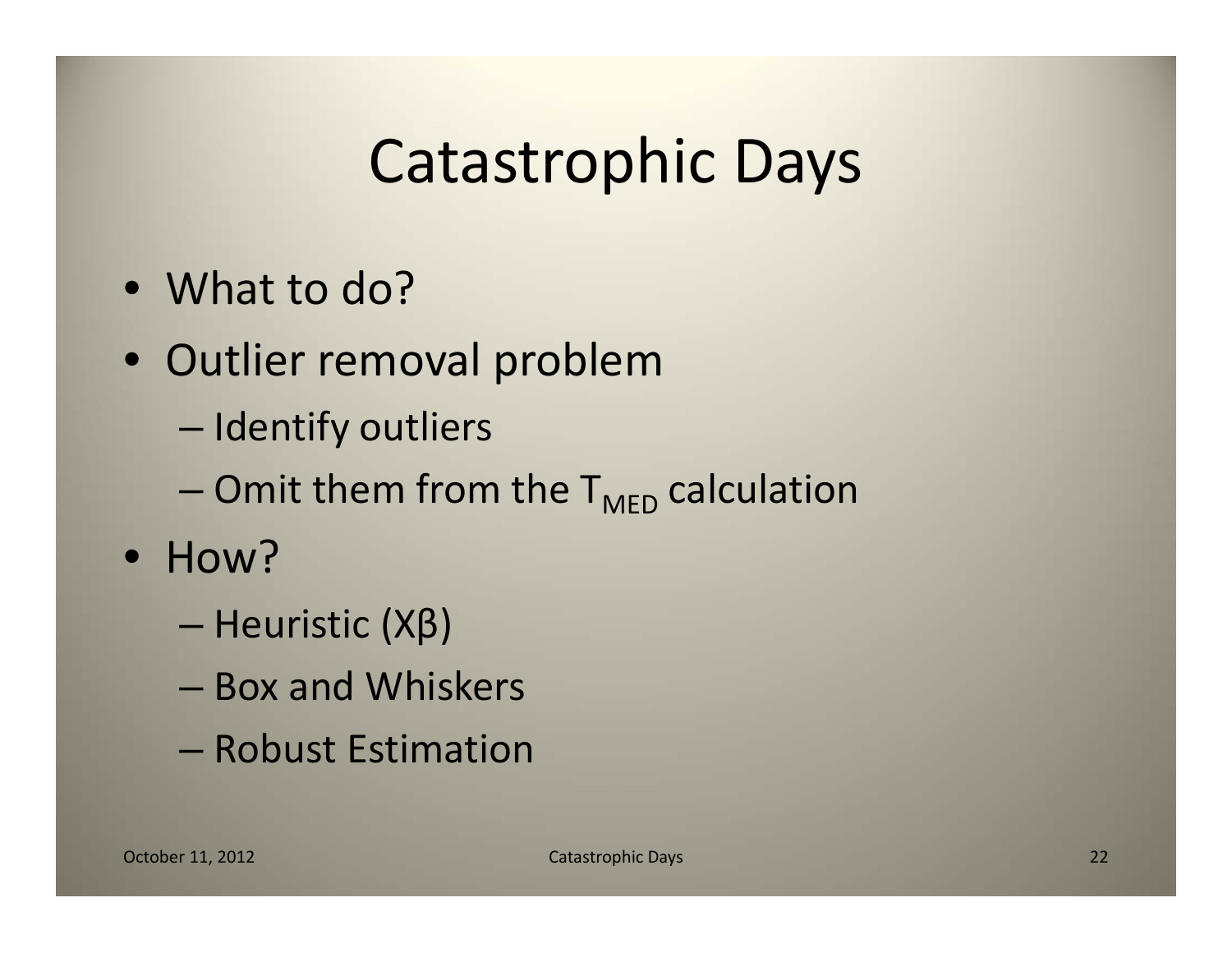#### Heuristic

- Work by Jim Bouford, TRC Engineers LLC
- A Catastrophic Day has SAIDI > Xβ
	- X found heuristically
- 10 utility data sets with subjective "catastrophic days"
- Vary X, examine identified catastrophic days
- X <sup>=</sup> 4.14 gave good results
- $\bullet\;$  X = 4.15 or X = 4.16 did not
- Clearly not <sup>a</sup> viable method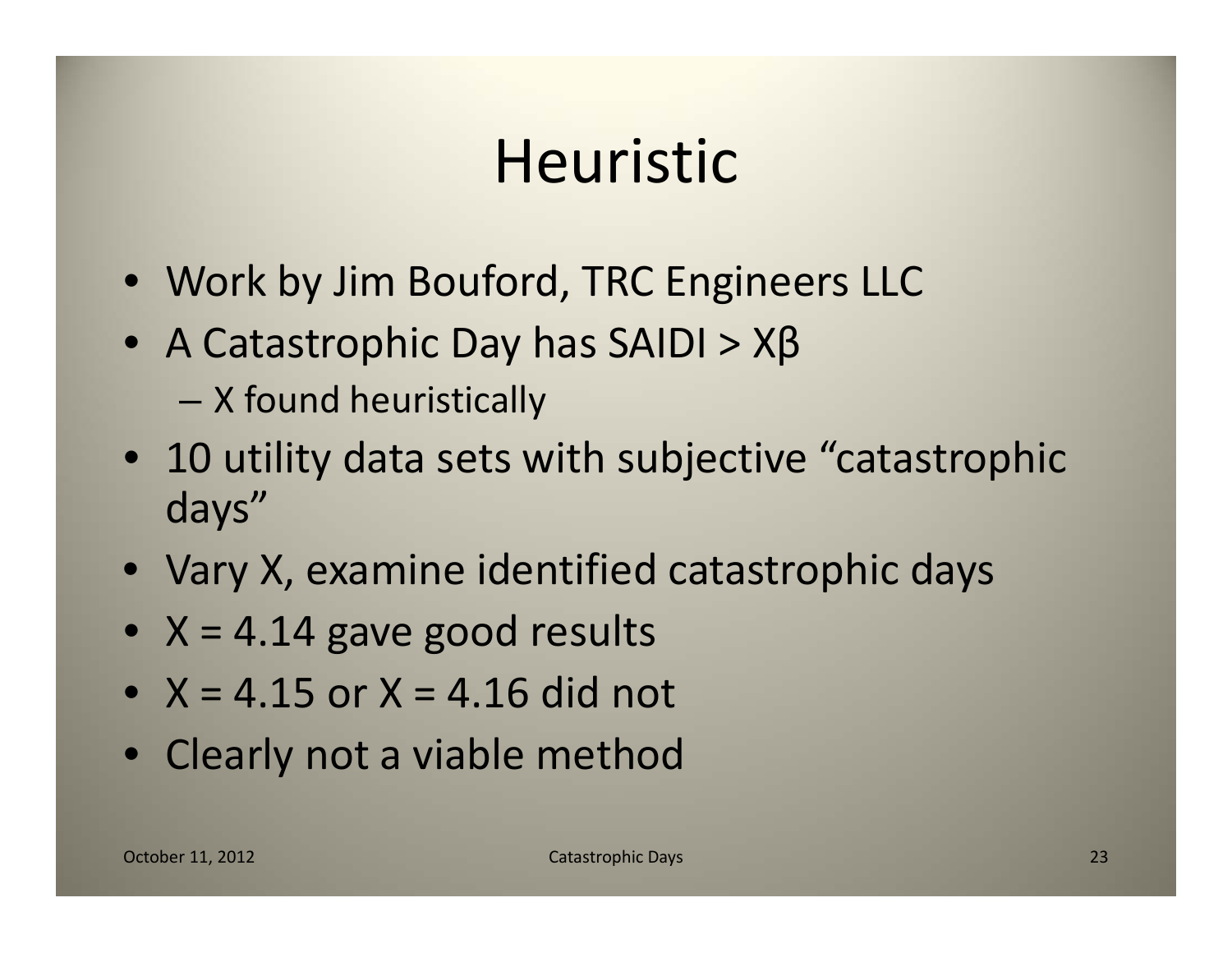#### Box and Whiskers

- Work by Heidemarie Caswell, Pacific Power
- Use Box and Whisker plot to identify outlying Catastrophic Days

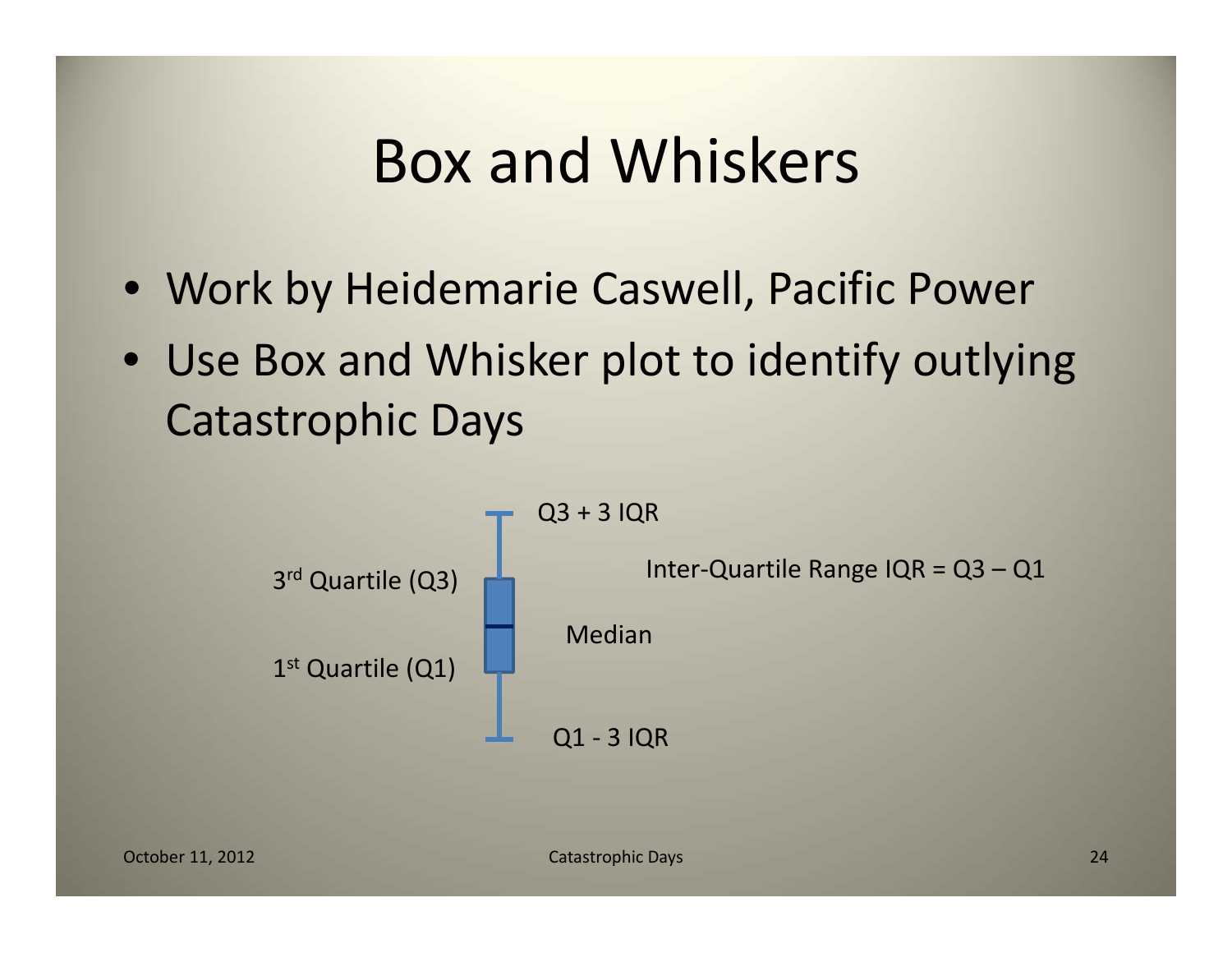#### Box and Whiskers

- Tested on <sup>a</sup> dozen utility data sets
- Subjective assessment unsatisfactory
- Why?
	- $-$  IQR is a robust estimator of standard deviation, β
	- IQR 1.35
	- Whiskers at
	- Given 4.14β, seems unlikely 4.725 would be better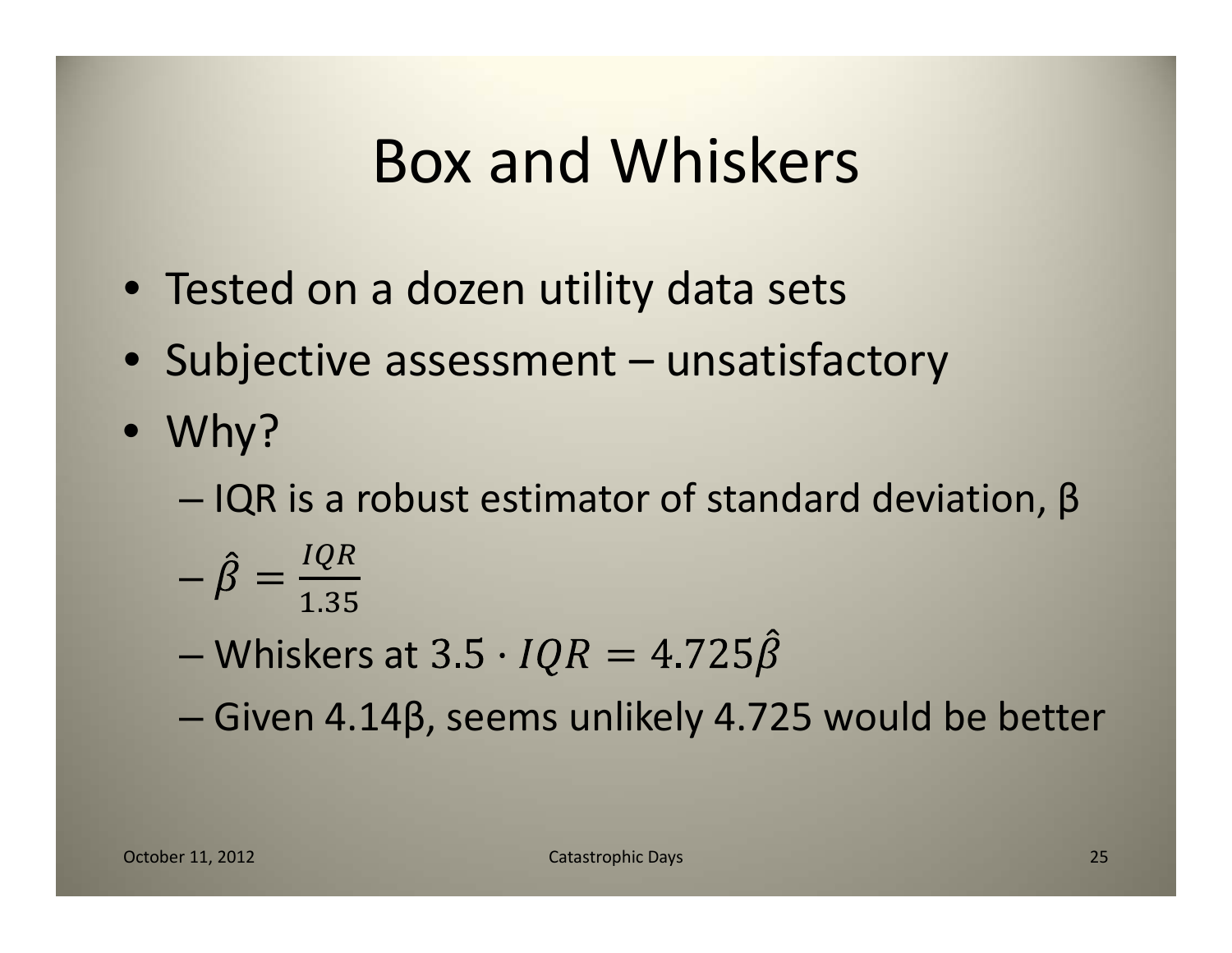- Work by me
- Sample average and standard deviation are estimates of process average and standard deviation
- There are other ways to estimate
	- Median estimates average

$$
\hat{\alpha} = \ln(r_{n/2})
$$

 Difference of quartile values (Inter‐Quartile Range, IQR) estimates standard deviation

1.35

 $\hat{\beta} = \frac{IQR}{IQR}$ 

ˆ

*IQR*= 
$$
\ln(r_{n/4}) - \ln(r_{3n/4})
$$

October 11, 2012

**11, 2012 Catastrophic Days** 26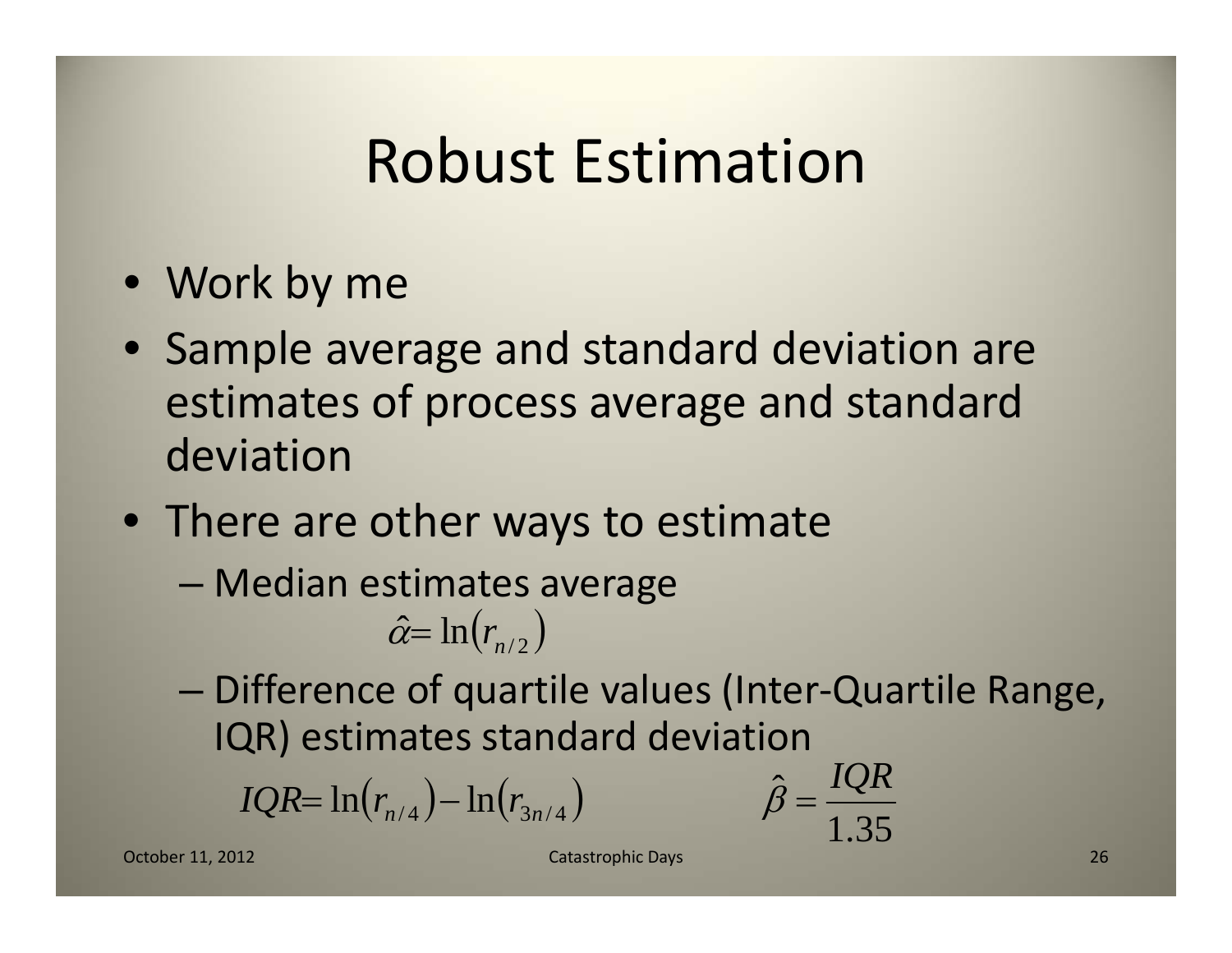• So, just use robust estimates  $\hat{\alpha}$ and  $\beta$  instead of α and β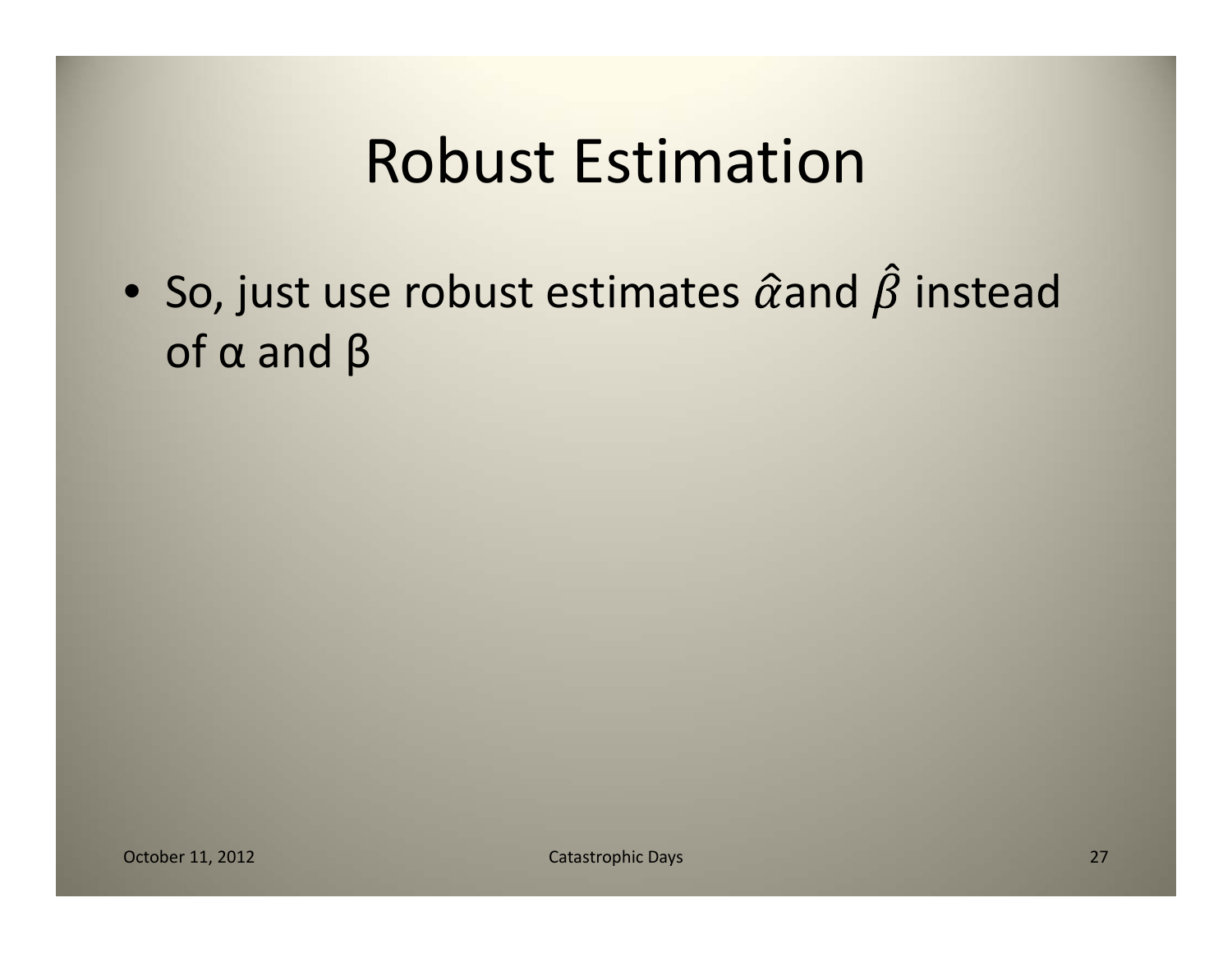#### • Example

- Sample set 0.5, 2.0, 3.1, 3.9, 4.6, 5.4, 6.1, 6.9, 8.0, 9.5 (artificial, normal)
- Mean 5.0, robust estimate of mean 5.0
- Standard deviation 2.76, robust estimate 2.81
- With outlier replace last sample by 100
	- Mean 14.1, robust estimate of mean 5.0
	- Standard deviation 30.3, robust estimate 2.81
- Looks pretty good for the example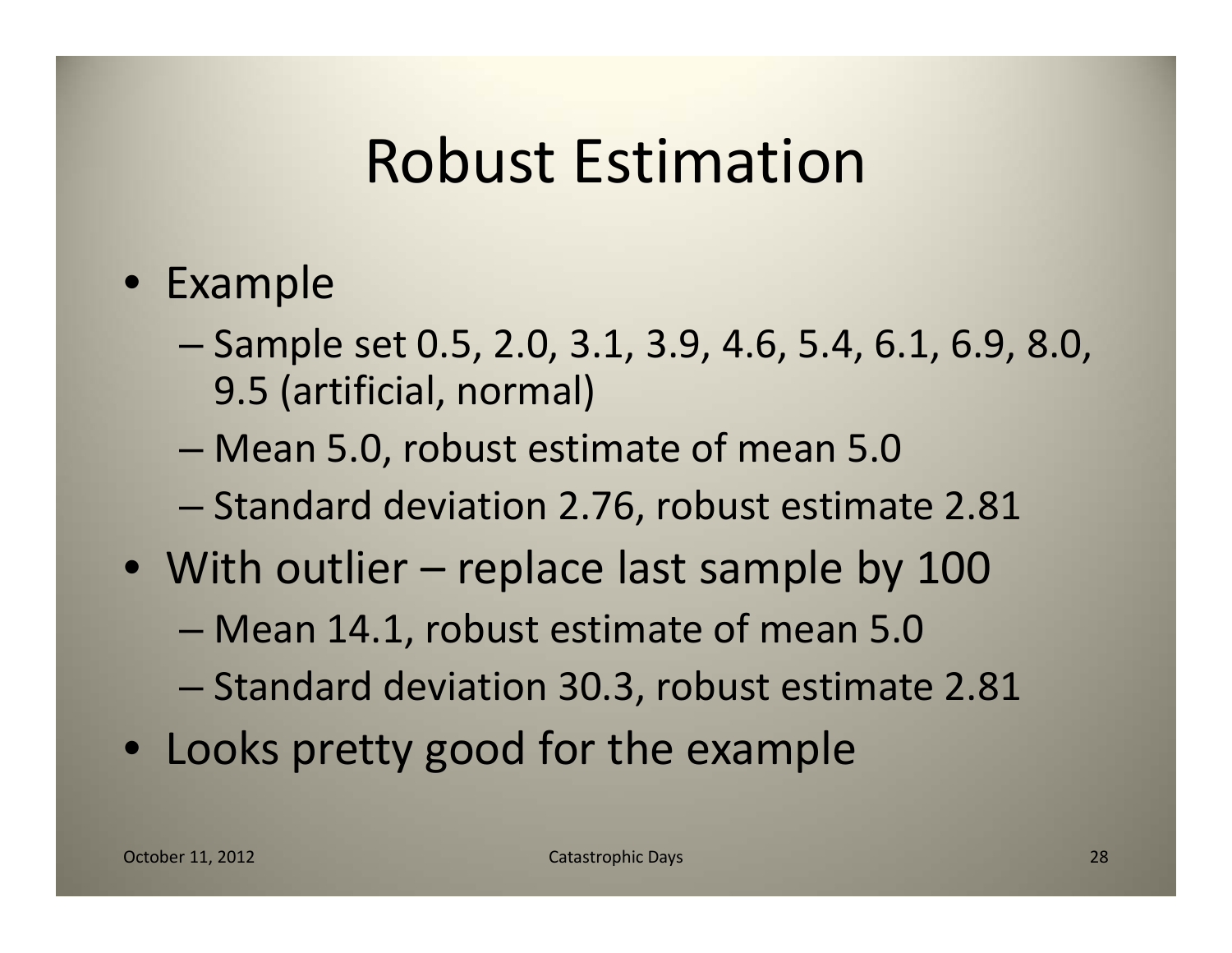- More accurate when outliers are present
- Less accurate when outliers are not present

| <b>PARAMETER</b> | <b>COMPUTED</b> | <b>ROBUST</b>   |  |
|------------------|-----------------|-----------------|--|
|                  | <b>VALUE</b>    | <b>ESTIMATE</b> |  |
| <b>A</b>         | $-2.98$         | $-2.91$         |  |
|                  | 2.15            | 1.98            |  |
| <b>MED</b>       | 10.9            | 7.59            |  |

Data from U2, which did not have <sup>a</sup> potential catastrophic day

• Working Group members did not like the routine inaccuracy